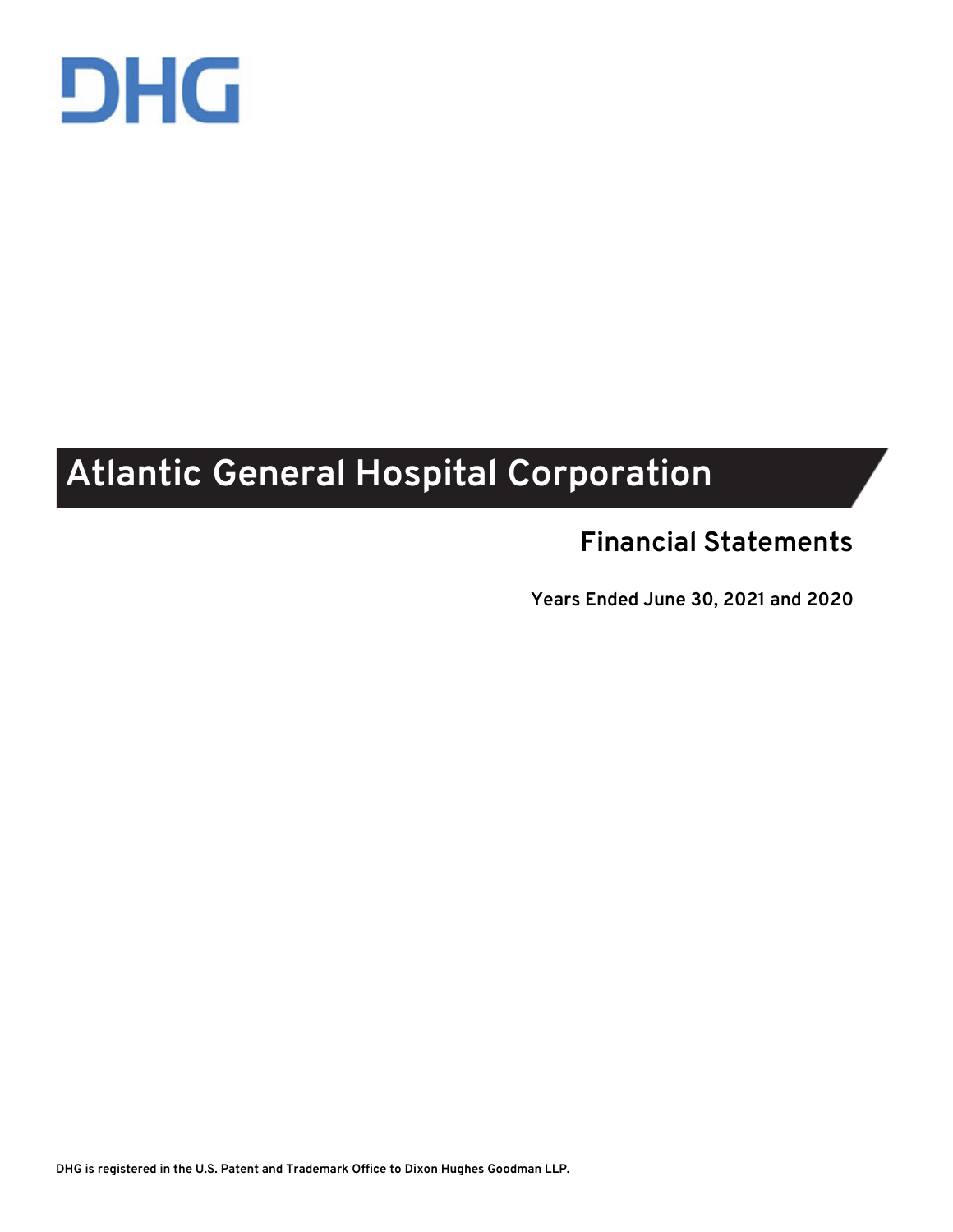

# **Table of Contents**

| <b>Financial Statements:</b> |    |
|------------------------------|----|
|                              |    |
|                              |    |
|                              | 5  |
|                              | -6 |
|                              |    |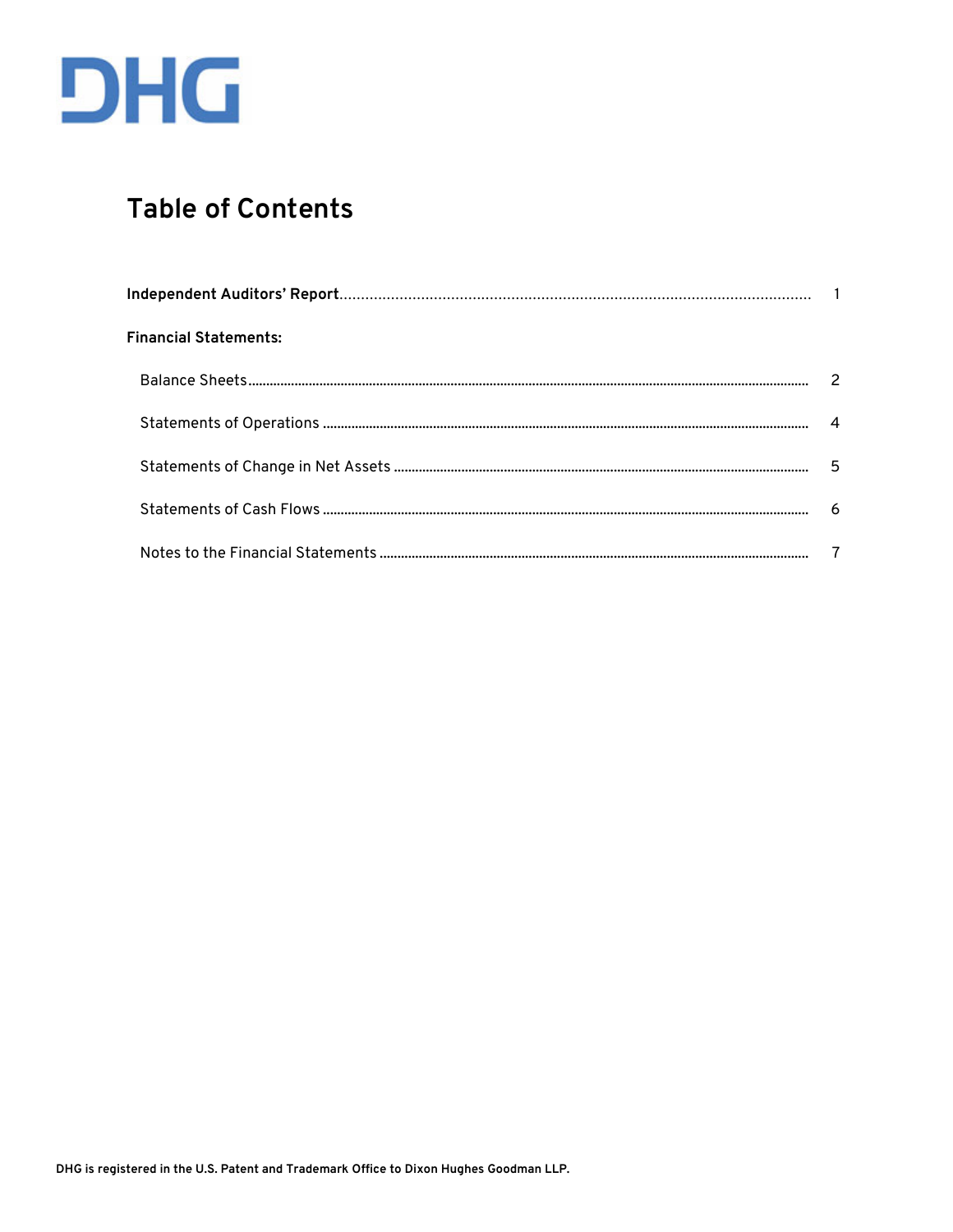

# **Independent Auditors' Report**

Board of Trustees Atlantic General Hospital Corporation Berlin, Maryland

We have audited the accompanying financial statements of Atlantic General Hospital Corporation (the Corporation), which comprise the balance sheets as of June 30, 2021 and 2020, and the related statements of operations, changes in net assets, and cash flows for the years then ended and the related notes to the financial statements.

#### *Management's Responsibility for the Financial Statements*

Management is responsible for the preparation and fair presentation of these financial statements in accordance with accounting principles generally accepted in the United States of America; this includes the design, implementation, and maintenance of internal control relevant to the preparation and fair presentation of financial statements that are free from material misstatement, whether due to fraud or error.

#### *Auditors' Responsibility*

Our responsibility is to express an opinion on these financial statements based on our audits. We conducted our audits in accordance with auditing standards generally accepted in the United States of America. Those standards require that we plan and perform the audit to obtain reasonable assurance about whether the financial statements are free of material misstatement.

An audit involves performing procedures to obtain audit evidence about the amounts and disclosures in the financial statements. The procedures selected depend on the auditor's judgment, including the assessment of the risks of material misstatement of the financial statements, whether due to fraud or error. In making those risk assessments, the auditor considers internal control relevant to the entity's preparation and fair presentation of the financial statements in order to design audit procedures that are appropriate in the circumstances, but not for the purpose of expressing an opinion on the effectiveness of the entity's internal control. Accordingly, we express no such opinion. An audit also includes evaluating the appropriateness of accounting policies used and the reasonableness of significant accounting estimates made by management, as well as evaluating the overall presentation of the financial statements.

We believe that the audit evidence we have obtained is sufficient and appropriate to provide a basis for our audit opinion.

#### *Opinion*

In our opinion, the financial statements referred to above present fairly, in all material respects, the financial position of Atlantic General Hospital Corporation as of June 30, 2021 and 2020, and the results of its operations, changes in its net assets, and its cash flows for the years then ended in accordance with accounting principles generally accepted in the United States of America.

Dixon Hughes Goodman LLP

**Tysons, Virginia October 25, 2021**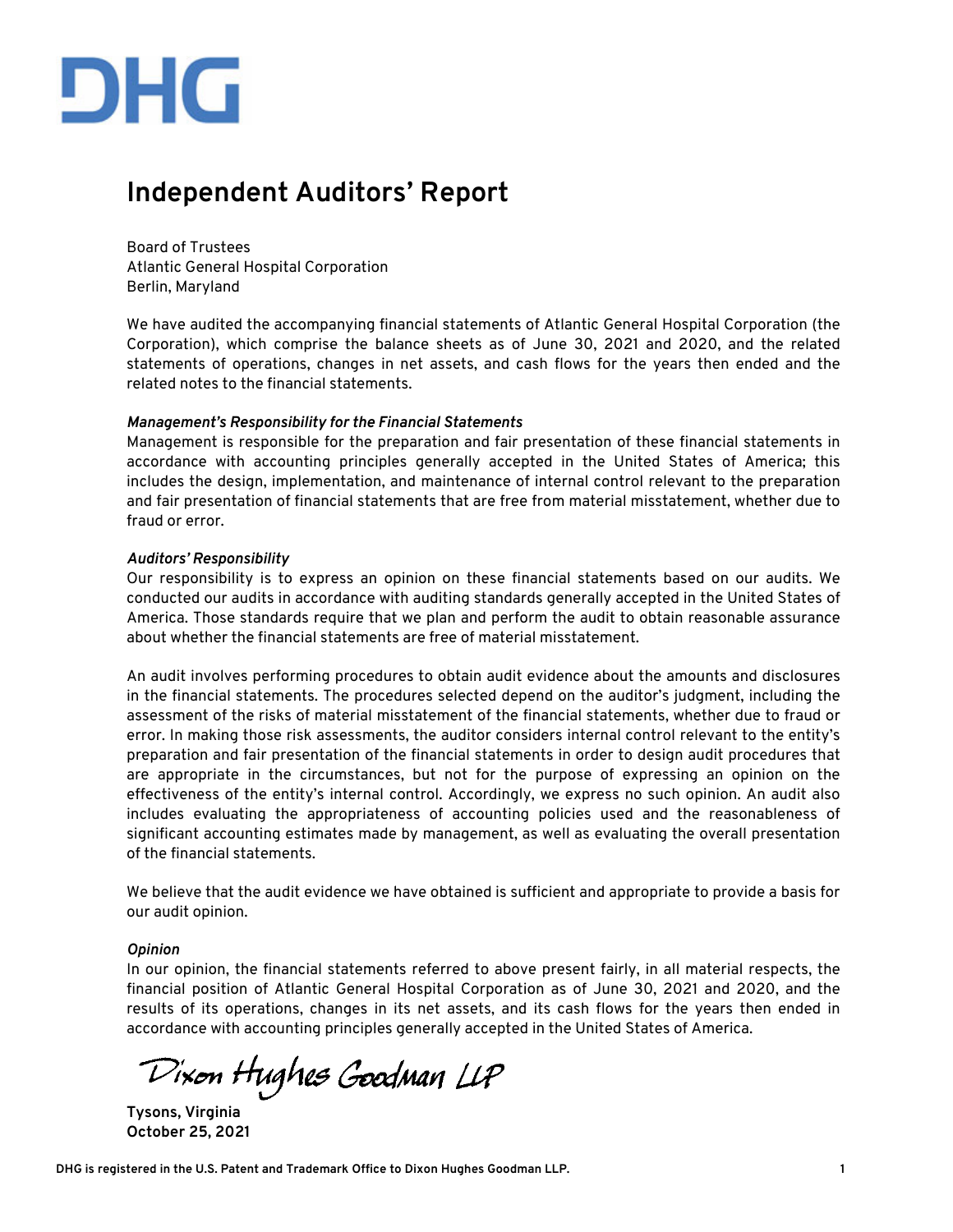|                                                        | 2021 |             | 2020 |             |
|--------------------------------------------------------|------|-------------|------|-------------|
| <b>ASSETS</b>                                          |      |             |      |             |
| Current assets:                                        |      |             |      |             |
| Cash and cash equivalents                              | \$   | 37,449,484  | \$   | 34,779,417  |
| Investments                                            |      | 12,621,069  |      | 9,743,180   |
| Patient accounts receivable, net                       |      | 11,628,397  |      | 10,658,178  |
| Supply inventories                                     |      | 3,140,477   |      | 2,670,835   |
| Current portion of pledges receivable                  |      | 2,511,582   |      | 3,742,896   |
| Prepaid expenses and other current assets              |      | 3,238,316   |      | 3,006,403   |
|                                                        |      |             |      |             |
| Total current assets                                   |      | 70,589,325  |      | 64,600,909  |
| Land, buildings and equipment, net                     |      | 60,966,350  |      | 65,944,317  |
| Other assets:                                          |      |             |      |             |
| Assets whose use is limited:                           |      |             |      |             |
| Cash and cash equivalents restricted by donor          |      | 155,458     |      | 368,805     |
| Cash and cash equivalents internally designated for an |      |             |      |             |
| endowment                                              |      | 74,598      |      | 185,844     |
| Investments internally designated for an endowment     |      | 5,126,186   |      | 3,762,930   |
| Noncurrent pledges receivable, net                     |      | 1,693,700   |      | 3,043,673   |
| Long-term investments                                  |      | 32,696      |      | 27,696      |
| Goodwill and intangible assets, net                    |      | 1,785,758   |      | 2,012,006   |
| Other noncurrent assets                                |      | 5,928,769   |      | 5,199,621   |
| Total other assets                                     |      | 14,797,165  |      | 14,600,575  |
| <b>Total assets</b>                                    |      | 146,352,840 | £.   | 145,145,801 |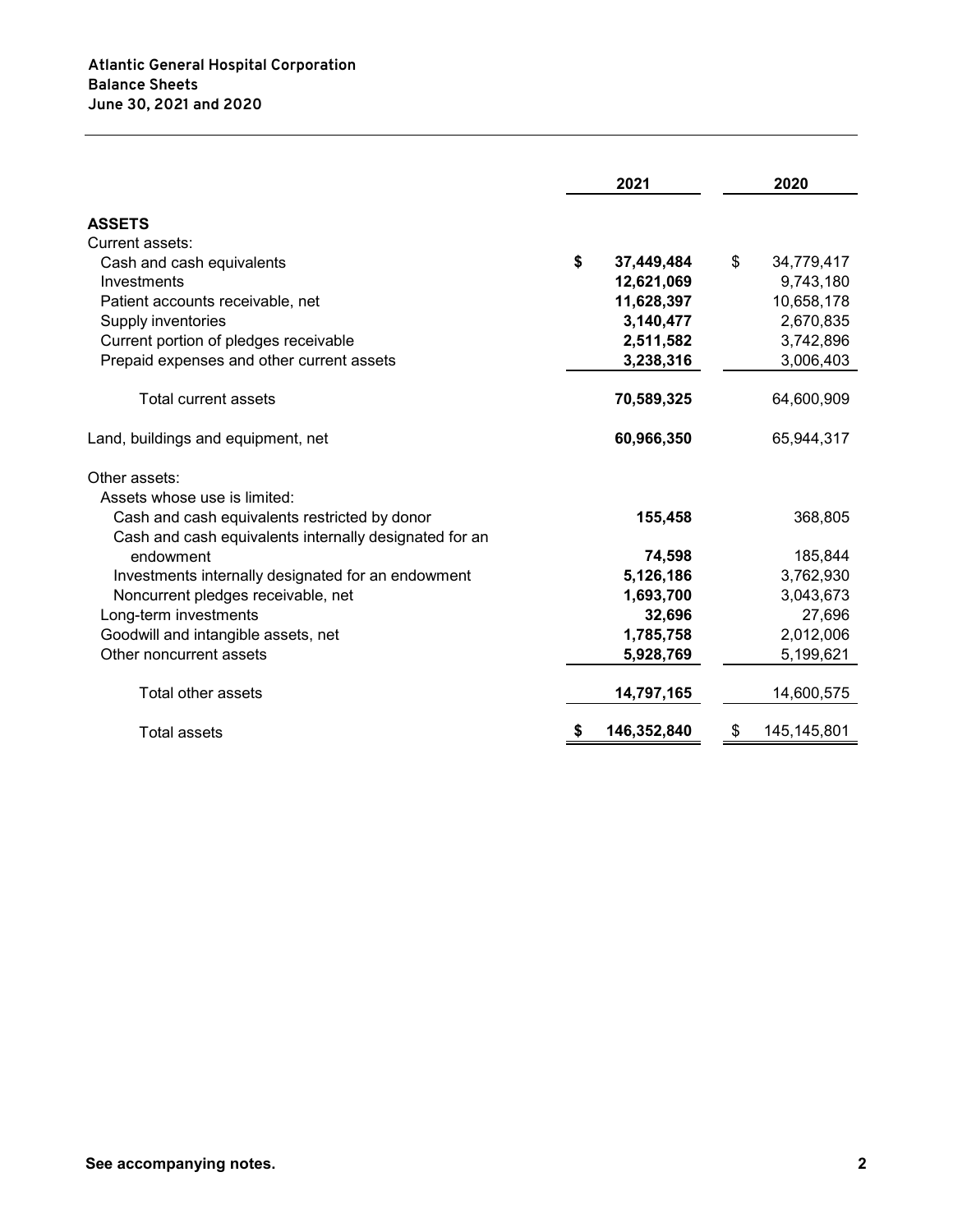|                                                                                                                                                                                                                                                     | 2021                                                               | 2020                                                               |  |
|-----------------------------------------------------------------------------------------------------------------------------------------------------------------------------------------------------------------------------------------------------|--------------------------------------------------------------------|--------------------------------------------------------------------|--|
| <b>LIABILITIES AND NET ASSETS</b><br><b>Current liabilities:</b><br>Accounts payable and accrued expenses<br>Salaries, wages, and related items<br>Interest payable<br>Advances from third party payors<br>Current portion of long-term obligations | \$<br>6,417,966<br>9,813,614<br>116,716<br>21,408,472<br>1,363,544 | \$<br>5,827,270<br>7,785,305<br>117,634<br>27,051,288<br>1,571,205 |  |
| <b>Total current liabilities</b>                                                                                                                                                                                                                    | 39,120,312                                                         | 42,352,702                                                         |  |
| Noncurrent liabilities:<br>Long-term obligations, less current portion and net of<br>unamortized debt issuance costs<br>Swap contracts<br><b>Other liabilities</b>                                                                                  | 36,136,028<br>3,662,949<br>7,428,769                               | 36,762,806<br>6,492,314<br>6,699,621                               |  |
| <b>Total liabilities</b>                                                                                                                                                                                                                            | 86,348,058                                                         | 92,307,443                                                         |  |
| Net assets:<br>Without donor restrictions<br>General<br>Board-designated<br>With donor restrictions                                                                                                                                                 | 50,451,207<br>5,192,835<br>4,360,740                               | 41,718,423<br>3,964,561<br>7,155,374                               |  |
| Total net assets                                                                                                                                                                                                                                    | 60,004,782                                                         | 52,838,358                                                         |  |
| Total liabilities and net assets                                                                                                                                                                                                                    | 146,352,840                                                        | 145, 145, 801                                                      |  |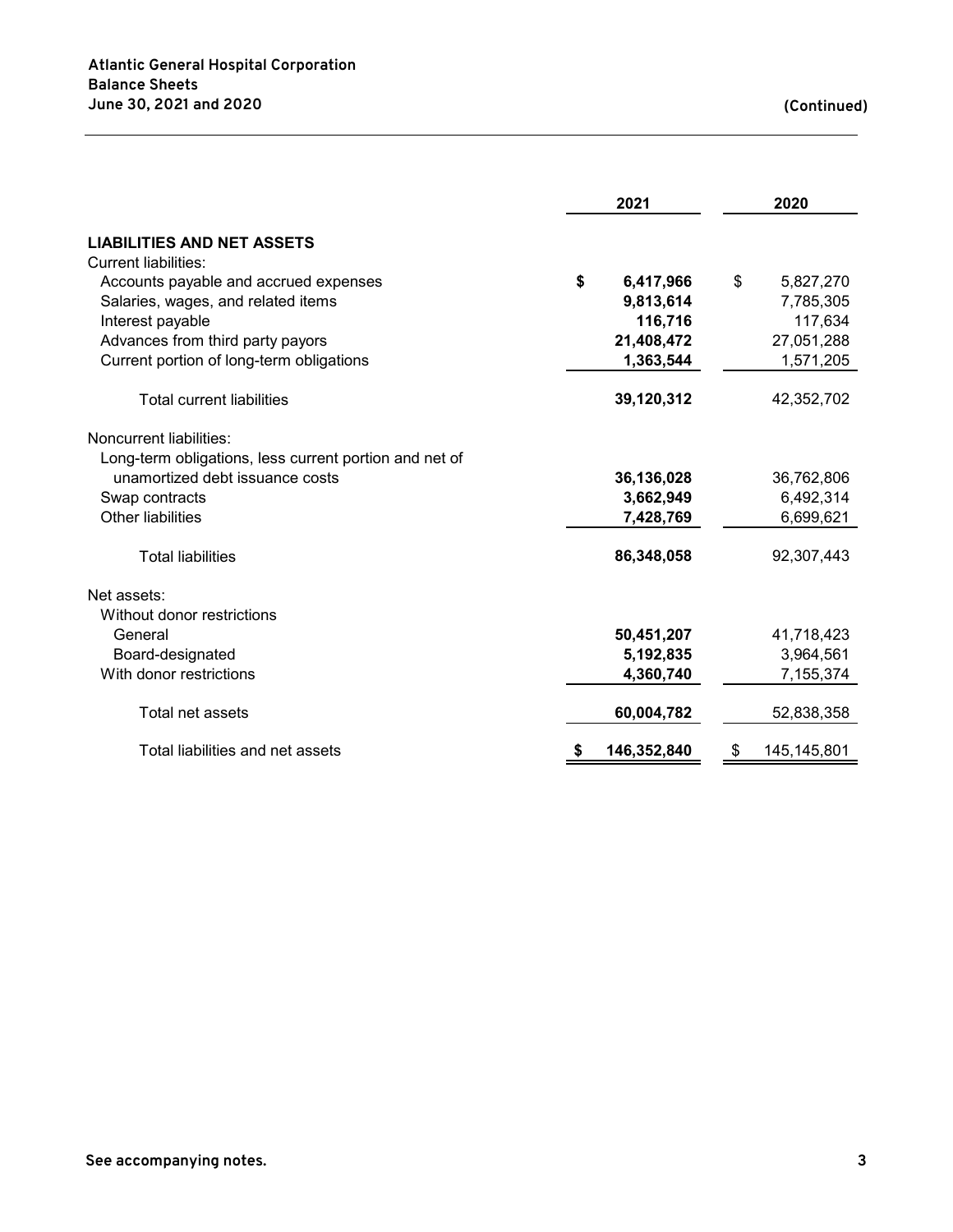|                                                                                                                                     | 2021                                                                                   | 2020                                                                                   |
|-------------------------------------------------------------------------------------------------------------------------------------|----------------------------------------------------------------------------------------|----------------------------------------------------------------------------------------|
| Operating revenue:<br>Net patient service revenue<br>Other operating revenue                                                        | 136,584,839<br>S<br>8,353,672                                                          | 116,773,643<br>\$<br>16,667,201                                                        |
| Total operating revenue                                                                                                             | 144,938,511                                                                            | 133,440,844                                                                            |
| Operating expenses:<br><b>Salaries</b><br>Employee benefits and other related expenses<br>Professional fees and contracted services | 62,706,729<br>12,997,713<br>11,467,734                                                 | 59,723,411<br>11,827,583<br>9,116,525                                                  |
| Supplies and other expense<br><b>Utilities</b><br>Maintenance and repairs<br>Insurance<br>Interest<br>Depreciation<br>Amortization  | 37,010,633<br>1,766,298<br>8,919,658<br>1,989,957<br>1,573,888<br>7,982,393<br>226,248 | 32,954,282<br>1,571,152<br>8,791,283<br>2,017,090<br>1,535,809<br>7,191,791<br>238,116 |
| Total operating expenses                                                                                                            | 146,641,251                                                                            | 134,967,042                                                                            |
| Loss from operations                                                                                                                | (1,702,740)                                                                            | (1,526,198)                                                                            |
| Other income (loss):<br>Investment income<br>Net unrealized gains<br>Change in fair value of swap contracts<br>Other                | 4,203,148<br>503,727<br>2,829,365<br>922,333                                           | 725,070<br>53,311<br>(4,334,992)<br>597,827                                            |
| Total other income (loss)                                                                                                           | 8,458,573                                                                              | (2,958,784)                                                                            |
| Excess (deficit) of revenue and gains over expenses                                                                                 | 6,755,833<br>\$                                                                        | (4,484,982)<br>\$                                                                      |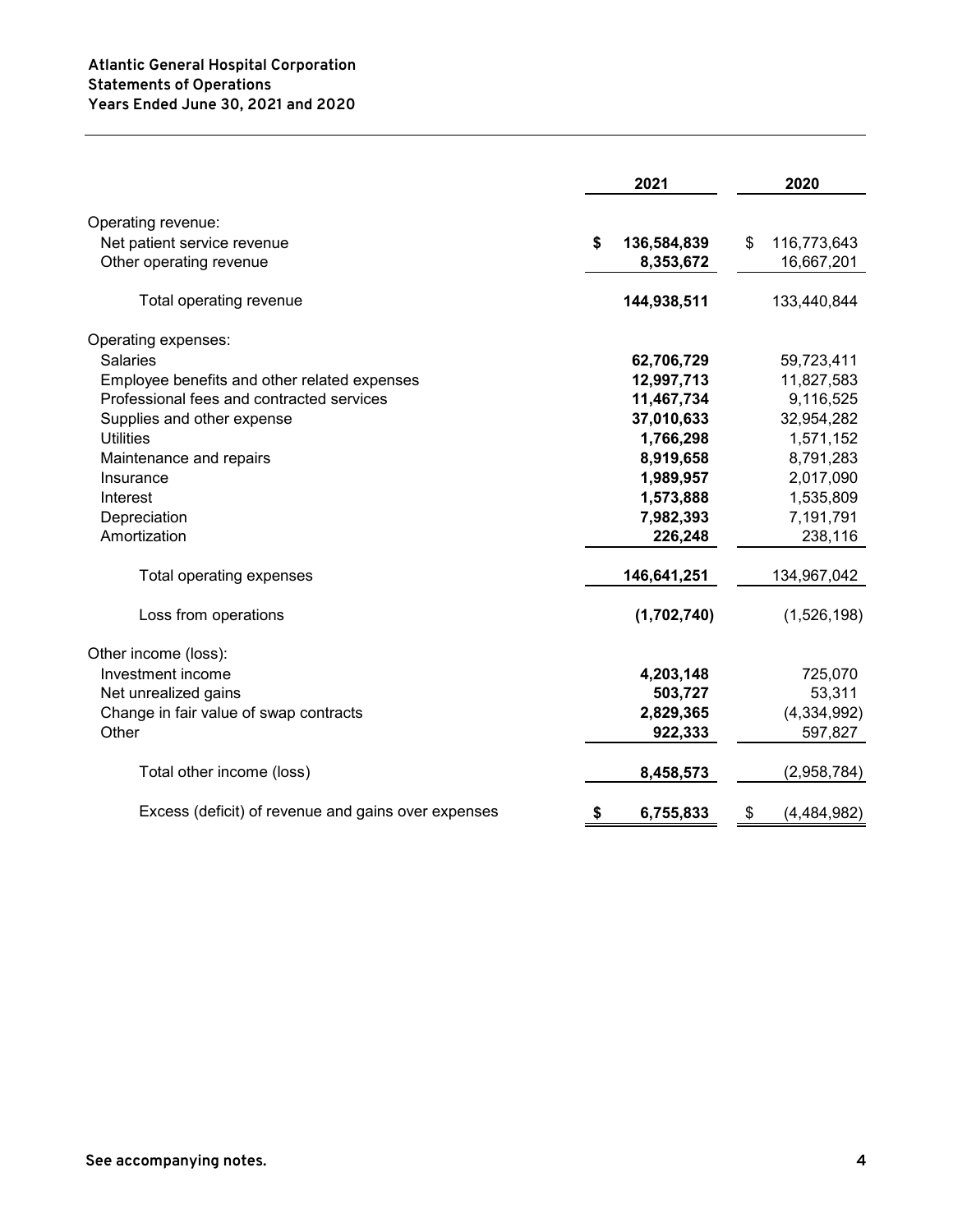|                                                                                                             |                                             | 2021                                     |                  |
|-------------------------------------------------------------------------------------------------------------|---------------------------------------------|------------------------------------------|------------------|
|                                                                                                             | <b>Without Donor</b><br><b>Restrictions</b> | <b>With Donor</b><br><b>Restrictions</b> | <b>Total</b>     |
| Net assets, beginning of year                                                                               | \$<br>45,682,984                            | \$<br>7,155,374                          | \$<br>52,838,358 |
| Excess of revenue and gains over expenses                                                                   | 6,755,833                                   |                                          | 6,755,833        |
| Restricted contributions                                                                                    |                                             | 426,671                                  | 426,671          |
| Net assets released from restrictions used for operations<br>Net assets released from restrictions used for |                                             | (16,080)                                 | (16,080)         |
| capital acquisitions                                                                                        | 3,205,225                                   | (3,205,225)                              |                  |
| Changes in net assets                                                                                       | 9,961,058                                   | (2,794,634)                              | 7,166,424        |
| Net assets, end of year                                                                                     | 55,644,042                                  | 4,360,740                                | 60,004,782       |

|                                                                                                             |                                             |    | 2020                                     |                  |
|-------------------------------------------------------------------------------------------------------------|---------------------------------------------|----|------------------------------------------|------------------|
|                                                                                                             | <b>Without Donor</b><br><b>Restrictions</b> |    | <b>With Donor</b><br><b>Restrictions</b> | <b>Total</b>     |
| Net assets, beginning of year                                                                               | \$<br>48,479,978                            | \$ | 3,954,157                                | \$<br>52,434,135 |
| Deficit of revenue and gains over expenses                                                                  | (4,484,982)                                 |    |                                          | (4,484,982)      |
| Restricted contributions                                                                                    |                                             |    | 5,009,932                                | 5,009,932        |
| Net assets released from restrictions used for operations<br>Net assets released from restrictions used for |                                             |    | (120, 727)                               | (120, 727)       |
| capital acquisitions                                                                                        | 1,687,988                                   |    | (1,687,988)                              |                  |
| Changes in net assets                                                                                       | (2,796,994)                                 |    | 3,201,217                                | 404,223          |
| Net assets, end of year                                                                                     | 45.682.984                                  | S  | 7,155,374                                | \$<br>52,838,358 |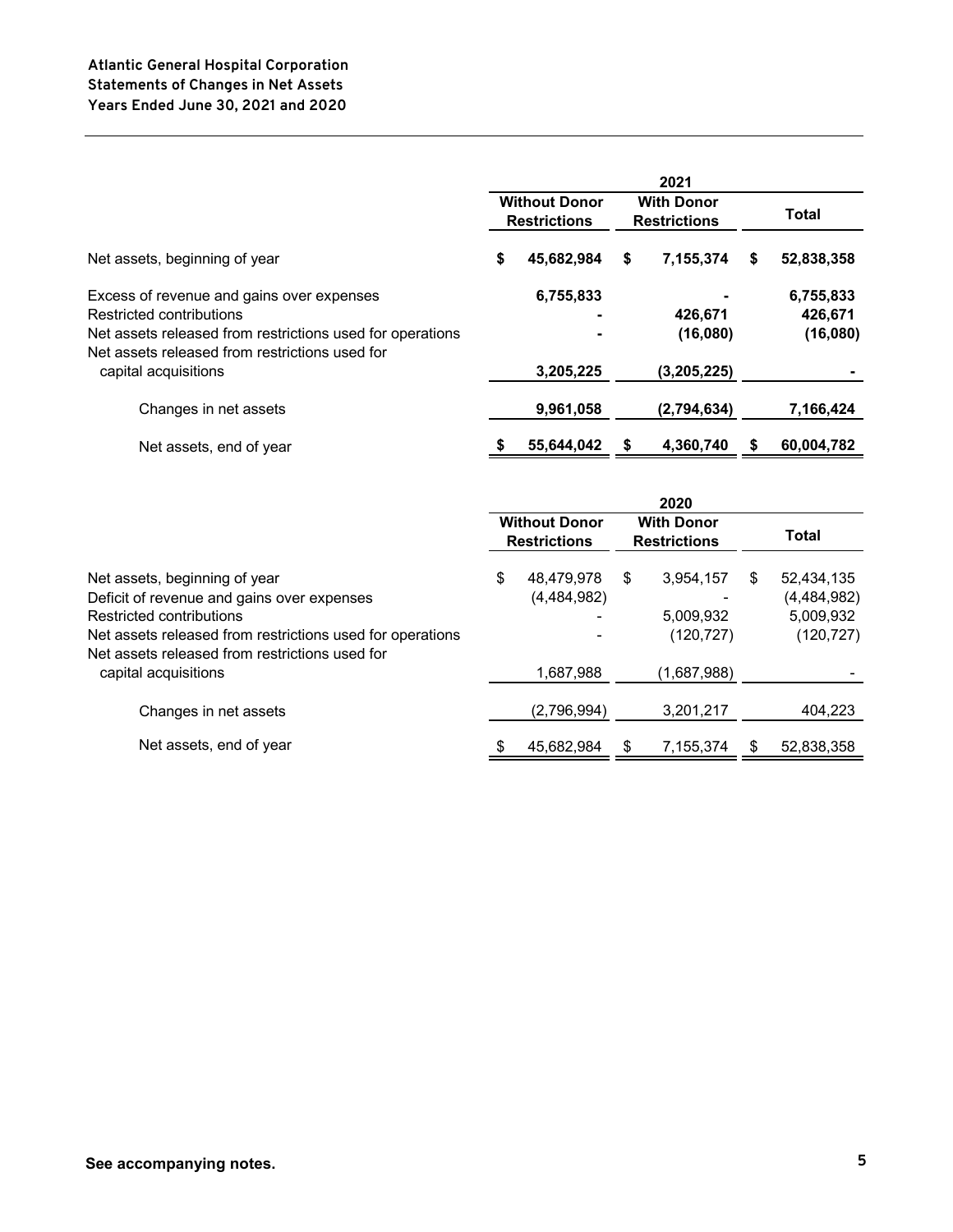|                                                                                                 | 2021 |             | 2020 |               |
|-------------------------------------------------------------------------------------------------|------|-------------|------|---------------|
| Cash flows from operating activities and other gains:                                           |      |             |      |               |
| Change in net assets                                                                            | \$   | 7,166,424   | \$   | 404,223       |
| Adjustments to reconcile change in net assets to net cash and                                   |      |             |      |               |
| cash equivalents provided by operating activities and other gains:                              |      |             |      |               |
| Depreciation and amortization expense                                                           |      | 8,208,641   |      | 7,429,907     |
| Amortization of debt issuance costs                                                             |      | 52,141      |      | 67,475        |
| Recognition of change in fair value of swap contracts                                           |      | (2,829,365) |      | 4,334,992     |
| Realized gains on sale of investments                                                           |      | (3,678,860) |      | (240, 700)    |
| Unrealized gains on trading portfolio                                                           |      | (503, 727)  |      | (53, 311)     |
| Gain on disposal of equipment                                                                   |      | (17, 215)   |      | (50, 376)     |
| Donations and grants for capital acquisition                                                    |      | (3,205,225) |      | (1,687,988)   |
| Changes in operating assets and liabilities:                                                    |      |             |      |               |
| Decrease (increase) in:                                                                         |      |             |      |               |
| Patient accounts receivable, net                                                                |      | (970, 219)  |      | (26, 270)     |
| Supply inventory                                                                                |      | (469, 642)  |      | (179, 811)    |
| Prepaid expenses and other current assets                                                       |      | (231, 913)  |      | (160, 493)    |
| Other assets                                                                                    |      | 1,852,139   |      | (3,400,459)   |
| Increase (decrease) in:                                                                         |      |             |      |               |
| Accounts payable and accrued expenses                                                           |      | 567,912     |      | (1,574,303)   |
| Salaries, wages and related items                                                               |      | 2,028,309   |      | 1,641,977     |
| Interest payable                                                                                |      | (918)       |      | 10,809        |
| Third party advances                                                                            |      | (5,642,816) |      | 25,781,468    |
| Other liabilities                                                                               |      | 729,148     |      | 95,649        |
| Net cash and cash equivalents provided by                                                       |      |             |      |               |
| operating activities and other gains                                                            |      | 3,054,814   |      | 32,392,789    |
| Cash flows from investing activities:                                                           |      |             |      |               |
| Net (purchase) sale of investments                                                              |      | (63, 558)   |      | 12,577        |
| Purchase of land, building, and equipment                                                       |      | (2,964,427) |      | (7, 772, 746) |
| Net cash and cash equivalents used by investing activities                                      |      | (3,027,985) |      | (7,760,169)   |
| Cash flows from financing activities:                                                           |      |             |      |               |
| Payments on long-term debt                                                                      |      | (1,573,408) |      | (1,754,984)   |
| Proceeds from issuance of long-term debt                                                        |      | 686,828     |      | 2,841,681     |
| Donations received restricted for capital acquisitions                                          |      | 3,205,225   |      | 1,687,988     |
| Net cash and cash equivalents provided by financing activities                                  |      | 2,318,645   |      | 2,774,685     |
| Net change in cash and cash equivalents                                                         |      | 2,345,474   |      | 27,407,305    |
| Cash, cash equivalents, and restricted cash at beginning of year                                |      | 35,334,066  |      | 7,926,761     |
| Cash, cash equivalents, and restricted cash at end of year                                      | -S   | 37,679,540  | \$   | 35,334,066    |
| Supplemental cash flow disclosure:<br>Interest paid                                             | \$   | 1,563,079   | \$   | 1,525,000     |
| Noncash supplemental cash flow disclosure:<br>Land, building, and equipment in accounts payable | \$   | 22,784      | \$   |               |
| Capital lease obligation for the acquisition of equipment                                       |      |             |      |               |
|                                                                                                 | \$   |             | \$   | 1,153,609     |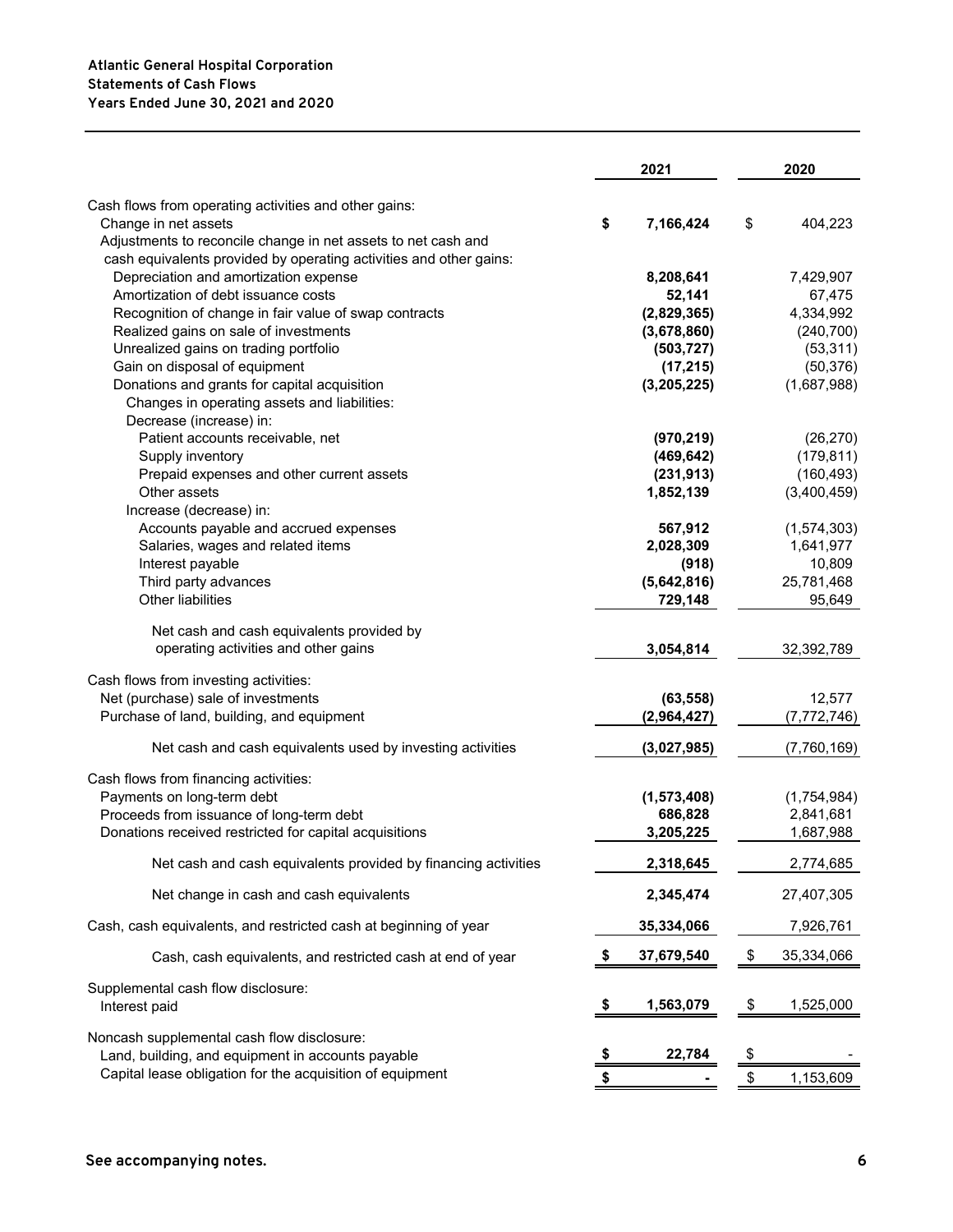# **Notes to Financial Statements**

# **1. Organization and Nature of Activities**

Atlantic General Hospital Corporation (the Corporation) is a non-stock, non-profit Maryland corporation organized on April 4, 1989, primarily for the purpose of constructing, owning and operating Atlantic General Hospital (the Hospital) in Worcester County, Maryland. On May 21, 1993, the Hospital commenced operations as a full-service acute care inpatient and outpatient health care facility. Admitting physicians are primarily practitioners in the local area. Prior to May 21, 1993, the Corporation's primary activity was the planning and development of the Hospital.

# **2. Summary of Significant Accounting Policies**

#### *Use of estimates*

The preparation of financial statements in conformity with accounting principles generally accepted in the United States of America requires management to make estimates and assumptions that affect the reported amounts of assets and liabilities and disclosure of contingent assets and liabilities at the date of the financial statements and the reported amounts of revenues and expenses during the reporting period. Actual results could differ from those estimates.

#### *Basis of presentation*

The financial statements are prepared on the accrual basis of accounting in accordance with accounting principles generally accepted in the United States of America. Revenues are reported as increases in net assets without donor restrictions unless use of the related assets is limited by donor-imposed restrictions. Expenses are reported as decreases in net assets without donor restrictions. Gains and losses are reported as increases or decreases in net assets without donor restrictions unless their use is restricted by explicit donor stipulation or by law. Contributions, including unconditional promises to give, with no donor-imposed restrictions are recognized in the period received as increases in net assets without donor restrictions. Contributions with donor-imposed restrictions are reported as increases in net assets with donor restrictions. Expirations of restrictions on net assets (i.e., the donor-stipulated purpose has been fulfilled and/or the stipulated time period has elapsed) are reported as reclassifications between the applicable classes of net assets.

Income and realized net gains (losses) on investments are reported as follows:

- Increases (decreases) in net assets with donor restrictions if the terms of the gift or the Corporation's interpretation of relevant state law require that they be added to the principal of a permanent net asset with donor restriction;
- Increases (decreases) in net assets with donor restrictions if the terms of the gift impose restrictions on the use of the income;
- Increases (decreases) in net assets without donor in all other cases.

#### *Board-designated net assets without donor restriction*

Net assets without donor restrictions include amounts designated by the Board of Trustees for a particular purpose. The Board of Trustees may remove or modify the designations at any time. The board-designated assets were a result of the Hospital being named beneficiary in a portion of an estate pursuant to a will in 2001.

The Board of Trustees has determined that any investment income on the endowment will be internally designated by using a three year rolling average market value method, of which 3% annually can be used to fund physician practice development.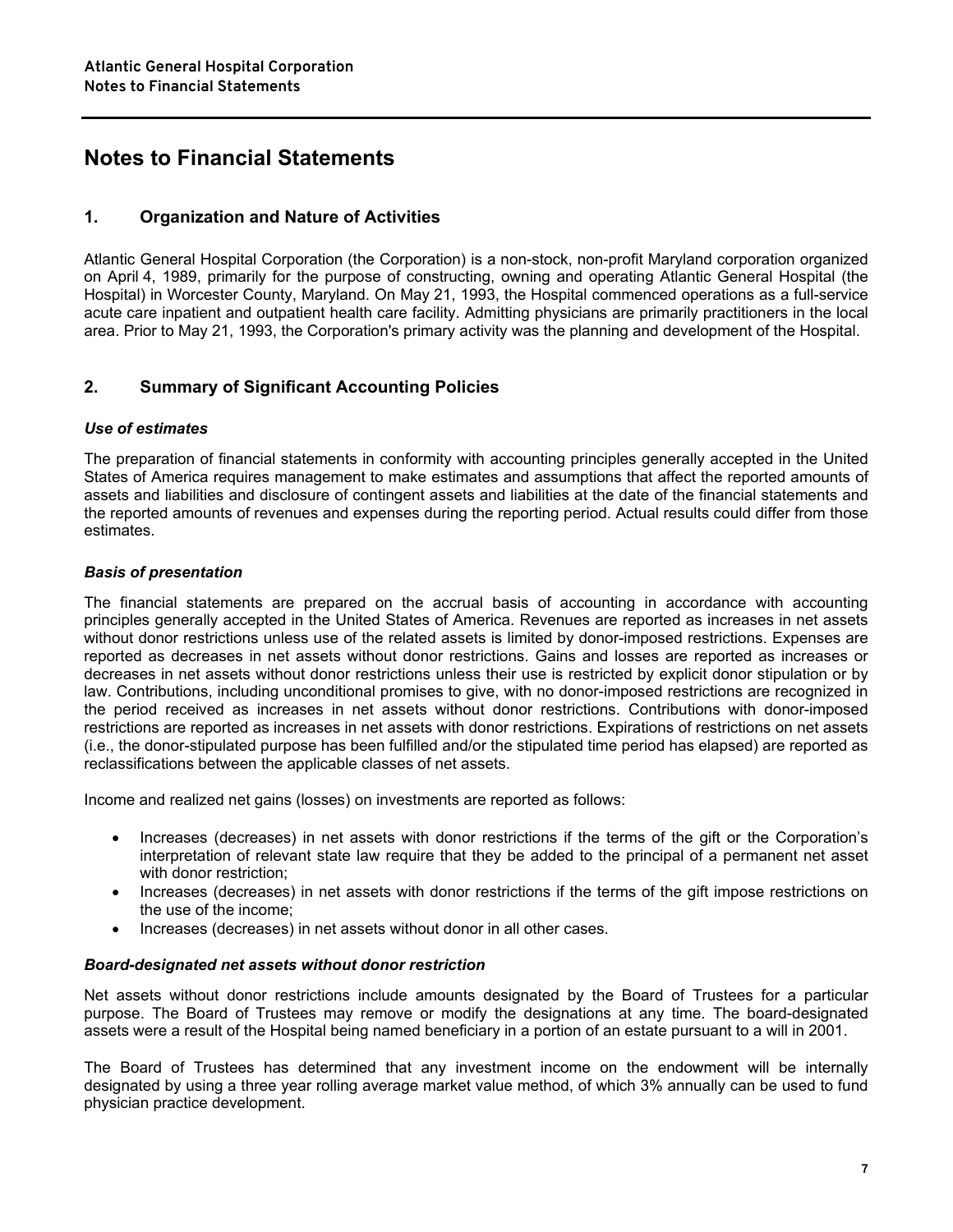#### *Net assets*

Net assets, revenues, gains, and losses are classified based on the existence or absence of donor-imposed restrictions. Accordingly, net assets and changes therein are classified and reported as follows:

*Net Assets Without Donor Restrictions* – net assets available for use in general operations and not subject to donor restrictions. All revenue without donor restrictions and donor restricted contributions whose restrictions are met in the same period in which they are received are accounted for in net assets without donor restrictions.

*Net Assets With Donor Restrictions* – net assets subject to donor-imposed restrictions. Some donor-imposed restrictions are temporary in nature, such as those that will be met by the passage of time or other events specified by the donor. Other donor-imposed restrictions are perpetual in nature, where the donor stipulates that resources be maintained in perpetuity. All revenues with donor restrictions as to either timing or purpose of the related expenditures or required to be maintained in perpetuity as a source of investment income are accounted for in net assets with donor restrictions. When a donor restriction expires, that is when a stipulated time restriction ends or purpose restriction is accomplished, net assets with donor restrictions are reclassified to net assets without donor restrictions.

#### *Risk factors*

The Corporation's ability to maintain and/or increase future revenues could be adversely affected by: (1) the growth of managed care organizations promoting alternative methods for health care delivery and payment of services such as discounted fee-for-service networks and capitated fee arrangements (the rate setting process in the State of Maryland prohibits hospitals from entering into discounted fee arrangements, however, managed care contracts may provide for exclusive service arrangements); (2) proposed and/or future changes in the laws, rules, regulations, and policies relating to the definition, activities, and/or taxation of not-for-profit tax-exempt entities; (3) the outcome of the federal budget debate, and the enactment into law of all or any part of the current budget resolutions under consideration by Congress related to Medicare and Medicaid reimbursement methodology and/or further reductions in payments to hospitals and other health care providers; (4) the ultimate impact of the federal health care reform legislation (5) the future of Maryland's certificate of need program, where future deregulation could result in the entrance of new competitors, or future additional regulation may eliminate the Hospital's ability to expand or add new services; and (6) the future of the Maryland Health Services Cost Review Commission's authority to regulate rates, where future changes could result in reductions to revenues since payors would be allowed to negotiate discounts not currently allowed.

The Joint Commission, a non-governmental privately owned entity, provides accreditation status to hospitals and other health care organizations in the United States of America. Such accreditation is based upon a number of requirements including undergoing periodic surveys conducted by Joint Commission personnel. Certain managed care payors require hospitals to have appropriate Joint Commission accreditation in order to participate in those programs. In addition, the Center for Medicare and Medicaid Services of the U.S. Department of Health and Human Services (CMS), the agency with oversight of the Medicare and Medicaid programs, provides "deemed status" for facilities having Joint Commission accreditation. In other words, by being Joint Commission accredited, facilities are "deemed" to be in compliance with the Medicare and Medicaid conditions of participation. Termination as a Medicare provider or exclusion from any or all of these programs/payors would have a materially negative impact on the future financial position, operating results and cash flows of the Corporation. The Hospital has been accredited by the Joint Commission through August 25, 2021. Organizations that have a full accreditation survey that has been postponed due to the COVID-19 pandemic will continue to be considered accredited beyond their current certificate expiration date.

The Medicare and Medicaid reimbursement programs represent a substantial portion of the Hospital's revenues. The Corporation's operations are subject to numerous laws and regulations of federal, state and local governments. These laws and regulations include, but are not necessarily limited to, matters such as licensure, accreditation, government health care program participation requirements, reimbursement for patient services and Medicare and Medicaid fraud and abuse.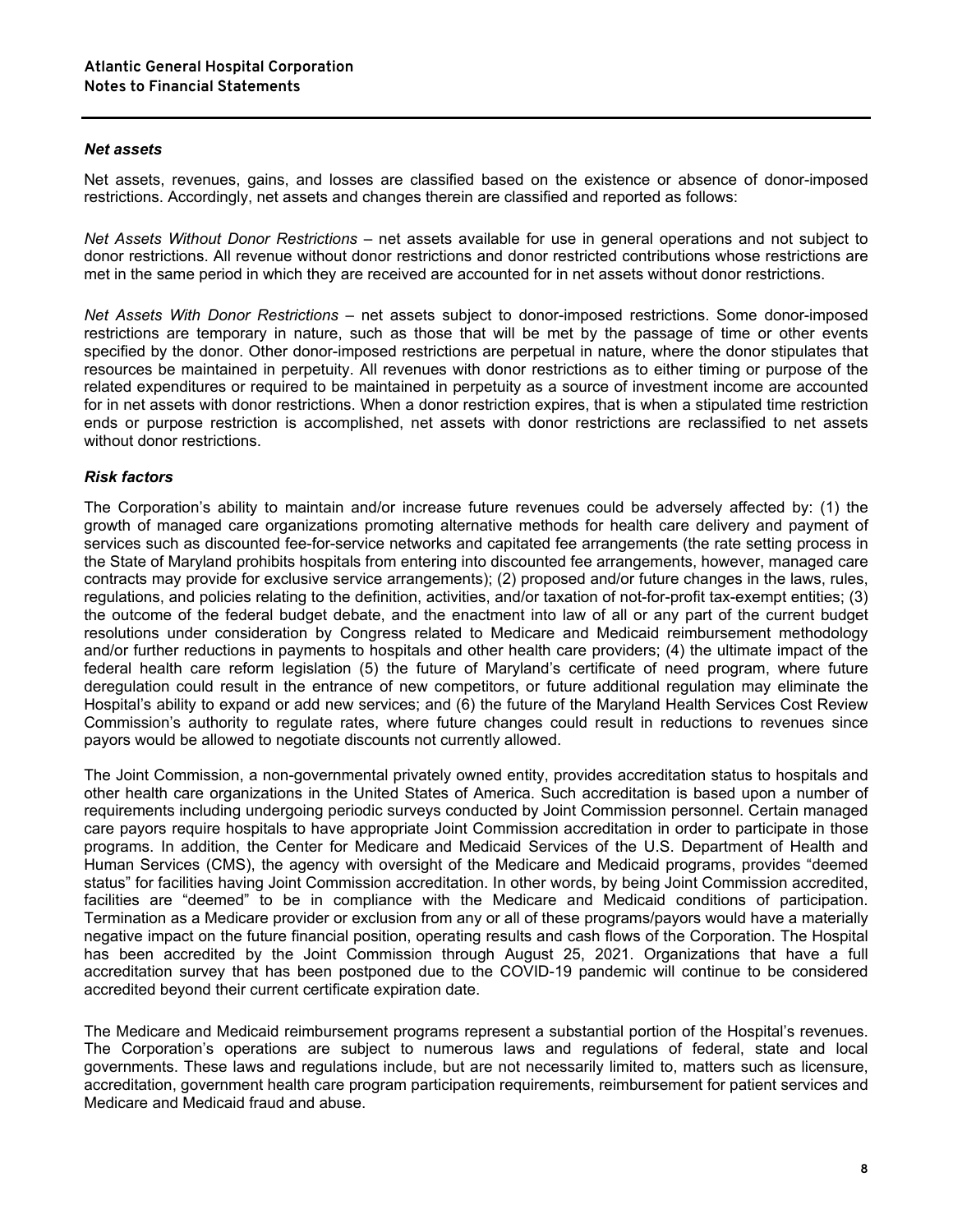#### *Cash and cash equivalents*

The Corporation invests excess cash in financial instruments, which are converted into cash as needed to meet the Corporation's obligations. Cash equivalents are highly liquid financial instruments with original maturities of less than three months or containing provisions for early redemption without penalty. The Corporation has cash holding in commercial banks that routinely exceed the Federal Deposit Insurance Corporation maximum insurance limit of \$250,000.

The composition of cash and cash equivalents at June 30 is as follows:

|                                                                     | 2021       | 2020              |
|---------------------------------------------------------------------|------------|-------------------|
| Cash and cash equivalents, classified<br>as a current asset         | 37,449,484 | 34,779,417<br>\$  |
| Amounts restricted by donor<br>Amounts internally designated for an | 155,458    | 368,805           |
| endowment                                                           | 74.598     | 185.844           |
| Total cash and cash equivalents<br>(as reported in the accompanying |            |                   |
| statements of cash flows)                                           | 37.679.540 | <u>35,334,066</u> |

#### *Investments*

Investments in equity securities with readily determinable fair values are measured at fair value in the accompanying balance sheets based on quoted market prices. Investment income or loss (including realized and unrealized gains and losses on investments, interest and dividends) is included in other income, unless the income or loss is restricted by donor or law. Long-term investments represent charitable gift annuities recorded at the present value of the expected gift and investment in a captive insurance company.

Investments are exposed to certain risks such as interest rate, credit and overall market volatility. Due to the level of risk associated with certain investment securities, changes in the value of investment securities could occur in the near term, and these changes could materially differ from the amounts reported in the accompanying financial statements.

The composition of investments at June 30 is as follows:

|                                                                                                                      | 2021                                       |    | 2020                                |
|----------------------------------------------------------------------------------------------------------------------|--------------------------------------------|----|-------------------------------------|
| Investments:<br>Common stock<br>Mutual funds - equities<br>Mutual funds - fixed maturity                             | \$<br>2,541,907<br>13,324,646<br>1,913,398 | \$ | 2,428,050<br>9,224,321<br>1,881,435 |
|                                                                                                                      | 17,779,951                                 |    | 13,533,806                          |
| Less investments internally designated for an<br>endowment<br>Less long-term investments<br>Undesignated investments | 5,126,186<br>32,696<br>12.621.069          | S  | 3,762,930<br>27,696<br>9,743,180    |
| Investment income for the years ended June 30 consists of:                                                           |                                            |    |                                     |
|                                                                                                                      | 2021                                       |    | 2020                                |
| Interest and dividends<br>Realized gains                                                                             | \$<br>524,288<br>3,678,860                 | \$ | 484,370<br>240,700                  |
|                                                                                                                      | 4.203.148                                  | S. | 725,070                             |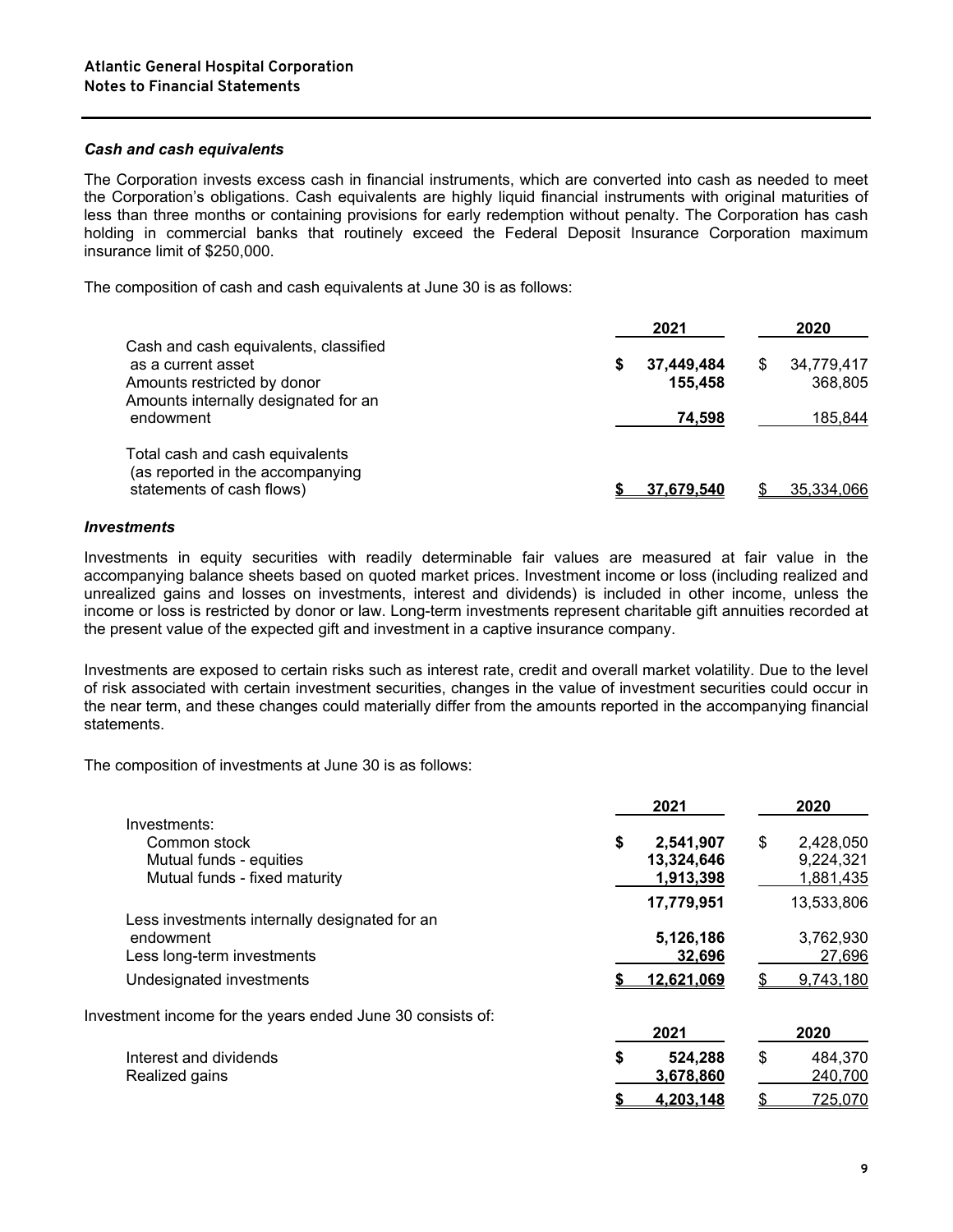#### *Fair value measurements*

Current accounting standards define fair value as the price that would be received to sell an asset or paid to transfer a liability in an orderly transaction between market participants at the measurement date, and establish a three-level hierarchy for fair value measurements based upon the transparency of inputs to the valuation of an asset or liability as of the measurement date, as follows:

- **Level 1:** Quoted prices in active markets for identical assets or liabilities such as debt and equity securities, mutual funds, and money market accounts that are traded in an active market, and other cash equivalents. Level one investments include common stocks, equity mutual funds and money market funds that are traded in an active market.
- **Level 2:** Observable inputs other than level 1 prices, such as quoted prices for similar assets or liabilities; quoted prices in markets that are not active; or other inputs that are observable or can be corroborated by observable market data for substantially the full term of the assets or liabilities. Level two investments include corporate bonds, U.S. government obligations, and asset and mortgage backed securities. A third party pricing service may be used to determine the fair value of each of these investment securities. Because quoted prices in active markets for identical assets are not available, these prices are determined using observable market information such as quotes from less active markets and/or quoted prices of securities with similar characteristics.
- Level 3: Unobservable inputs that are supported by little or no market activity and that are significant to the fair value of the assets or liabilities. Level 3 assets and liabilities include financial instruments whose value is determined using pricing models, discounted cash flow methodologies, or similar techniques, as well as instruments for which the determination of fair value requires significant management judgment or estimation. Level three investments can include limited liability partnerships and limited liability companies. The fair value for these investments are determined by applying the ownership percentage to the net asset value of the investment fund. Underlying investments of the funds can include hedge funds, real estate funds, mortgage backed securities, asset backed securities, and global equity fund of funds.

The following discussion describes the valuation methodologies used for financial assets measured at fair value. The techniques utilized in estimating the fair values are affected by the assumptions used, including discount rates, and estimates of the amount and timing of future cash flows. Care should be exercised in deriving conclusions about the Corporation's business, its value, or financial position based on the fair value information of financial assets presented below.

Fair value estimates are made at a specific point in time, based on available market information and judgments about the financial asset, including estimates of the timing, amount of expected future cash flows, and the credit standing of the issuer. In some cases, the fair value estimates cannot be substantiated by comparison to independent markets. In addition, the disclosed fair value may not be realized in the immediate settlement of the financial asset.

Fair values of common stock and mutual funds have been determined by the Corporation from observable market quotations, when available. Private placement securities and other equity securities where a public quotation is not available are valued by using broker quotes.

The fair value of the Corporation's interest rate swap contracts are based on the proprietary model of a third party valuation specialist. The fair value takes into consideration the prevailing interest rate environment and the specific terms and conditions of the swap, and considers the credit risk of the Corporation and the counterparty.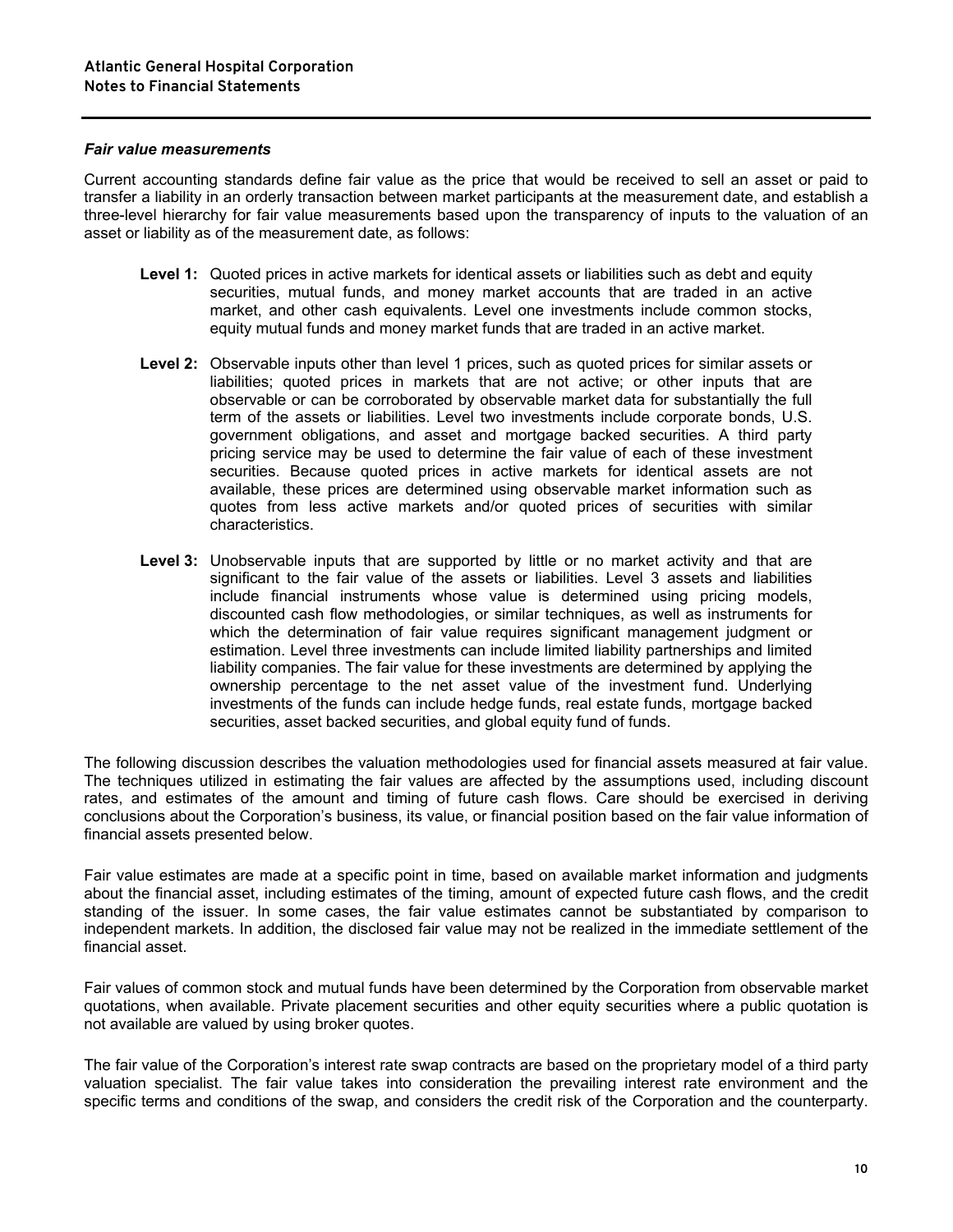The method used to determine the fair value calculates the estimated future payments required by the swap and discounts these payments using an appropriate discount rate. The value represents the estimated exit price that the Corporation would pay to terminate the agreement.

The following table presents the Corporation's fair value hierarchy for assets and liabilities measured at fair value on a recurring basis as of June 30, 2021:

|                                                       | Level 1         | Level 2         | <b>Total Fair</b><br><b>Value</b> |
|-------------------------------------------------------|-----------------|-----------------|-----------------------------------|
| <b>ASSETS</b>                                         |                 |                 |                                   |
| Mutual funds:                                         |                 |                 |                                   |
| Fixed maturity:                                       |                 |                 |                                   |
| Taxable Bond Fund                                     | \$<br>1,717,236 | \$              | \$<br>1,717,236                   |
| Taxable High-Yield Funds                              | 196,162         |                 | 196,162                           |
| Equities:                                             |                 |                 |                                   |
| Directional                                           | 421,034         |                 | 421,034                           |
| <b>International Emerging Markets</b>                 | 1,522,072       |                 | 1,522,072                         |
| <b>International Developed</b>                        | 3,381,384       |                 | 3,381,384                         |
| U.S. Large/Mid-Cap                                    | 5,818,377       |                 | 5,818,377                         |
| U.S. REIT Funds                                       | 726,075         |                 | 726,075                           |
| U.S. Small-Cap                                        | 1,455,704       |                 | 1,455,704                         |
| Common stocks:                                        |                 |                 |                                   |
| <b>Consumer Discretionary</b>                         | 420,780         |                 | 420,780                           |
| Energy                                                | 29,334          |                 | 29,334                            |
| <b>Consumer Staples</b>                               | 78,611          |                 | 78,611                            |
| <b>Financials</b>                                     | 150,366         |                 | 150,366                           |
| Healthcare                                            | 201,469         |                 | 201,469                           |
| Industrials                                           | 33,350          |                 | 33,350                            |
| <b>Communication Services</b>                         | 228,212         |                 | 228,212                           |
| Information Technology                                | 591,166         |                 | 591,166                           |
| <b>Real Estate</b>                                    | 44,242          |                 | 44,242                            |
| <b>Utilities</b>                                      | 10,837          |                 | 10,837                            |
| Total                                                 | \$17,026,411    |                 | \$17,026,411                      |
|                                                       |                 |                 |                                   |
| <b>LIABILITIES</b><br>Interest rate swaps liabilities |                 | 3,662,949<br>\$ | 3,662,949<br>\$                   |
|                                                       | \$17,026,411    | 3,662,949       | \$13,363,462                      |
|                                                       |                 |                 |                                   |

Certain investments that were measured at cost have not been classified in the fair value hierarchy. As of June 30, 2021, the costs of these investments were \$753,540. There were no significant transfers between fair value hierarchy levels for the year ended June 30, 2021.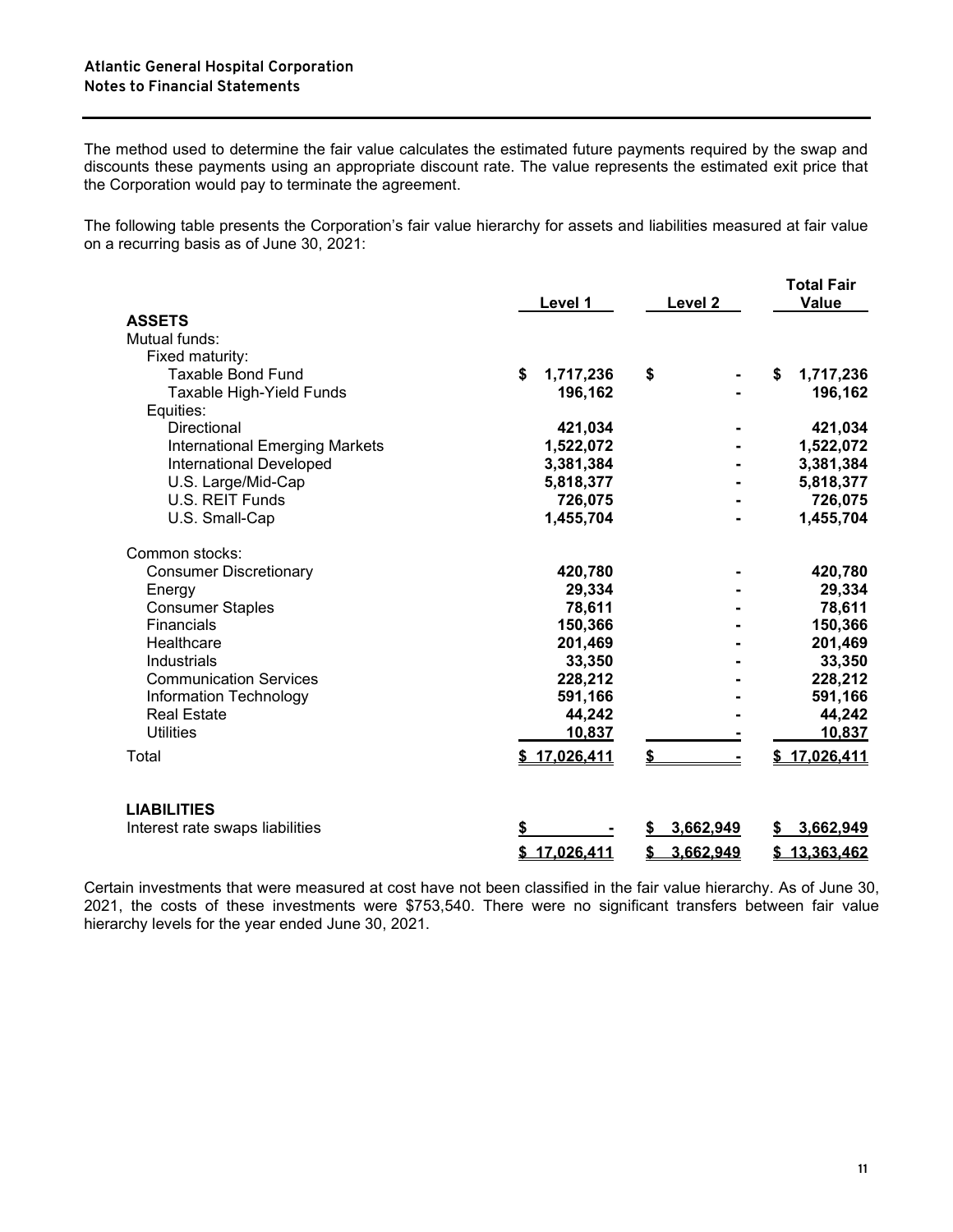The following table presents the Corporation's fair value hierarchy for assets and liabilities measured at fair value on a recurring basis as of June 30, 2020:

|                                       | Level 1         | Level 2         | <b>Total Fair</b><br><b>Value</b> |
|---------------------------------------|-----------------|-----------------|-----------------------------------|
| <b>ASSETS</b>                         |                 |                 |                                   |
| Mutual funds:                         |                 |                 |                                   |
| Fixed maturity:                       |                 |                 |                                   |
| <b>Taxable Bond Fund</b>              | \$<br>1,358,141 | \$              | 1,358,141<br>\$                   |
| Taxable High-Yield Funds              | 396,273         |                 | 396,273                           |
| <b>Tax Exempt Funds</b>               | 127,021         |                 | 127,021                           |
| Equities:                             |                 |                 |                                   |
| Absolute                              | 322,737         |                 | 322,737                           |
| Directional                           | 348,751         |                 | 348,751                           |
| <b>International Emerging Markets</b> | 570,590         |                 | 570,590                           |
| <b>International Developed</b>        | 2,289,248       |                 | 2,289,248                         |
| <b>International REIT Funds</b>       | 116,001         |                 | 116,001                           |
| U.S. Large/Mid-Cap                    | 4,563,802       |                 | 4,563,802                         |
| U.S. REIT Funds                       | 144,855         |                 | 144,855                           |
| U.S. Small-Cap                        | 868,337         |                 | 868,337                           |
| Common stocks:                        |                 |                 |                                   |
| <b>Consumer Discretionary</b>         | 213,079         |                 | 213,079                           |
| Energy                                | 47,322          |                 | 47,322                            |
| <b>Consumer Staples</b>               | 115,479         |                 | 115,479                           |
| <b>Financials</b>                     | 160,917         |                 | 160,917                           |
| Healthcare                            | 237,448         |                 | 237,448                           |
| Industrials                           | 159,377         |                 | 159,377                           |
| <b>Communication Services</b>         | 184,720         |                 | 184,720                           |
| Information Technology                | 443,493         |                 | 443,493                           |
| <b>Materials</b>                      | 31,040          |                 | 31,040                            |
| <b>Other Equity</b>                   | 30              |                 | 30                                |
| <b>Real Estate</b>                    | 31,249          |                 | 31,249                            |
| <b>Utilities</b>                      | 55,356          |                 | 55,356                            |
| Total                                 | \$12,785,266    | \$              | \$12,785,266                      |
| <b>LIABILITIES</b>                    |                 |                 |                                   |
| Interest rate swaps liabilities       | \$              | 6,492,314<br>\$ | 6,492,314<br>\$                   |
|                                       | \$12,785,266    | \$<br>6,492,314 | \$<br>6,292,952                   |

Certain investments that were measured at cost have not been classified in the fair value hierarchy. As of June 30, 2021, the costs of these investments were \$748,540. There were no significant transfers between fair value hierarchy levels for the year ended June 30, 2020.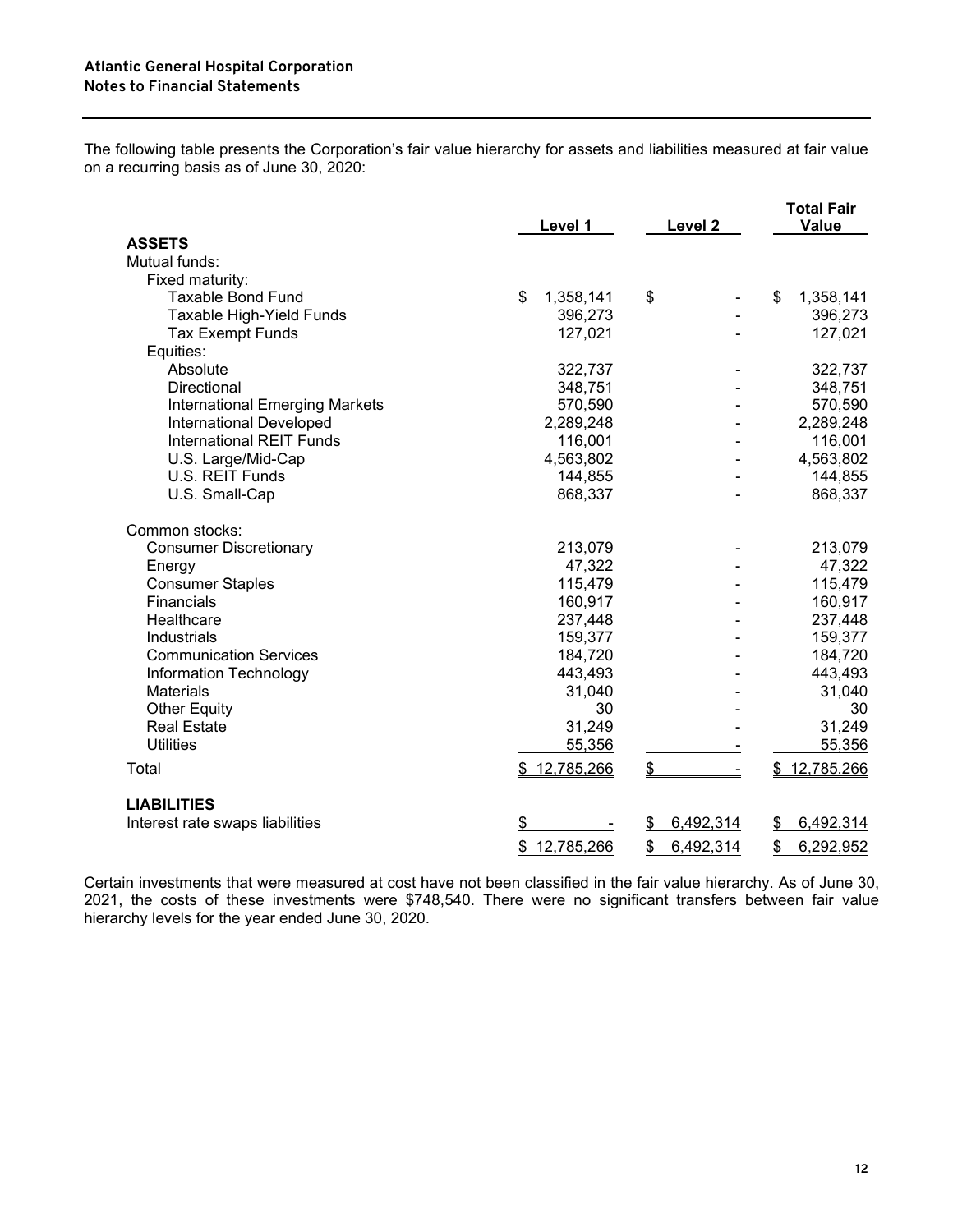#### *Supply inventories*

Supply inventory is stated at the lower of cost or market, with cost determined principally by the first-in, first-out method.

#### *Land, buildings, and equipment*

Land, buildings, and equipment are carried at cost, including net interest on related borrowings capitalized during periods of construction. Donated items are recorded at fair value at the date of the donation. Capital leases are carried at the lower of the present value of their net minimum lease payments or the fair value of the leased properties at the inception of the lease less accumulated amortization. Expenditures that materially increase values, change capacities, or extend useful lives are capitalized. The carrying amounts of significant assets sold, retired, or otherwise disposed of and the related allowances for depreciation are eliminated from the accounts.

Depreciation, which includes amortization of equipment under capital leases, is recorded on the straight-line basis using the half-year convention over the estimated useful lives (or lease term if shorter) of 10 to 40 years for buildings and improvements and 5 to 10 years for equipment. Any acquisitions from July 1, 1999 and forward that are in excess of \$100,000 are depreciated on the straight-line basis without using the half-year convention.

Gifts of long-lived assets such as land, buildings, or equipment are reported as unrestricted support, and are excluded from revenue and gains in excess of expenses and losses. Gifts of long-lived assets with explicit restrictions that specify how the assets are to be used and gifts of cash or other assets that must be used to acquire long-lived assets are reported as restricted support. Absent explicit donor stipulations about how long those long-lived assets must be maintained, expirations of donor restrictions are reported when the donated or acquired long-lived assets are placed in service.

#### *Patient accounts receivable, net*

Patient accounts receivable are reported at estimated net realizable amounts from patients, third party payors, and others for services rendered. Patient accounts receivable include Hospital and physician charges for accounts due from Medicare, Maryland Medical Assistance (Medicaid), CareFirst, commercial and managed care insurers, and self-paying patients. Deducted from patient accounts receivable are estimates of implicit price concessions for the excess of charges over the payments on patient accounts to be received from third party payors and uncollectible amounts related to self-paying patients. These estimates are calculated by management based on historical collection experience and analysis of financial class and age of groups of accounts receivable.

#### *Goodwill*

Goodwill represents the excess of the cost over the fair value of the identified net assets of acquired businesses. The Corporation evaluates goodwill for impairment at the entity level. Goodwill is tested for impairment only when a triggering event occurs or circumstances change that indicate the fair value of the entity may be less than its carrying value.

In May 2019, the Financial Accounting Standards Board (FASB) issued Accounting Standards Update (ASU) 2019-06, *Intangibles—Goodwill and Other (Topic 350), Business Combinations (Topic 805*), *and Not-for-Profit Entities (Topic 958).* The amendments in this ASU extend the private company alternatives from *Topic 350* and *Topic 805* to not-for-profit entities. The alternative allows goodwill to be amortized over a period of 10 years (or less). The Corporation adopted the amendment in this ASU effective for the fiscal year ended June 30, 2020.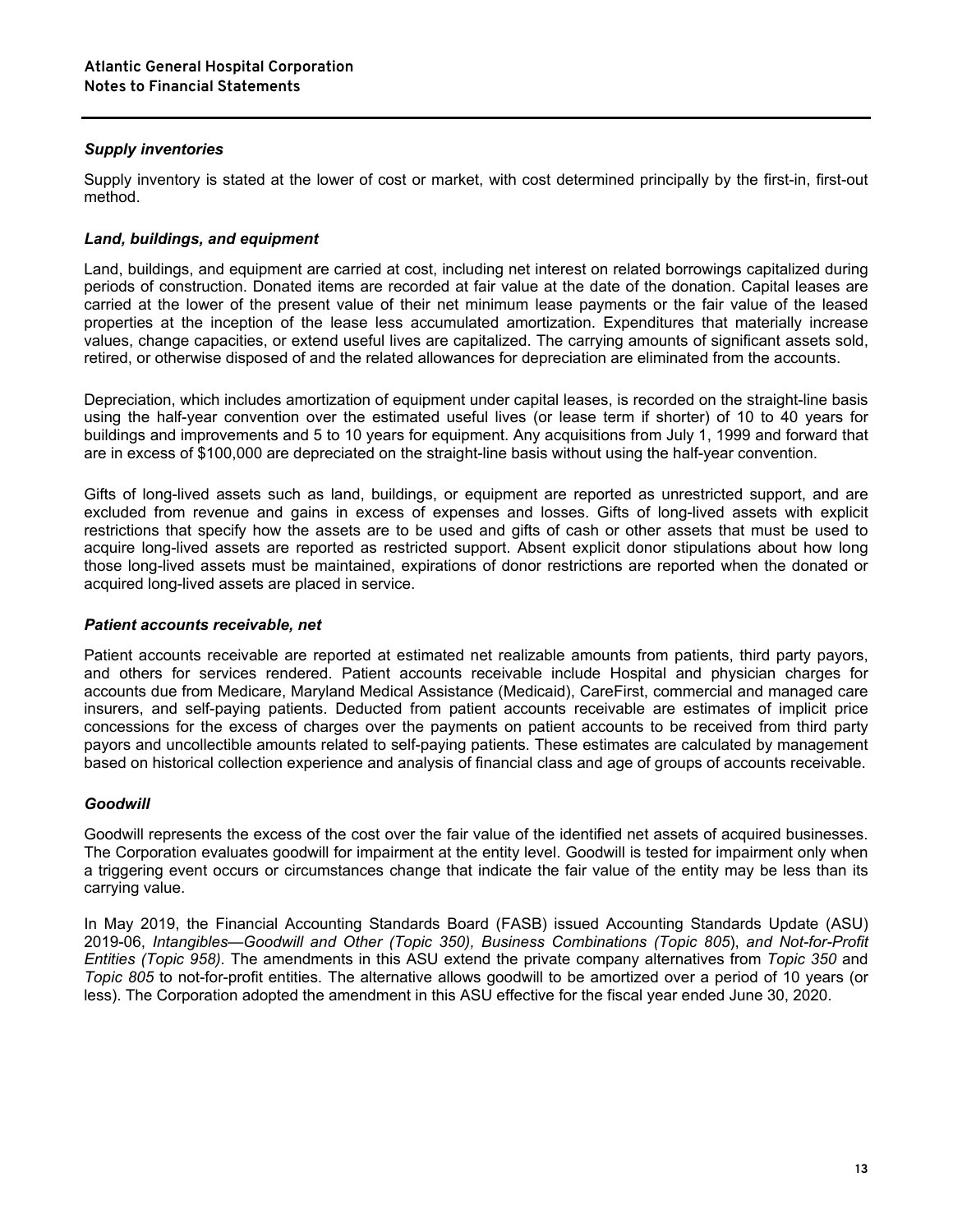#### *Charity care*

The Hospital provides care to patients who meet certain criteria under its financial assistance policy without charge or at amounts less than its established rates. Such patients are identified based on financial information obtained from the patient (or their guarantor) and subsequent analysis and use of the federal poverty limits as guidelines. Since the Hospital does not pursue collection of amounts determined to qualify as charity care, they are not reported as a component of net patient service revenue or net patient accounts receivable.

Under current accounting standards, the Hospital is required to report the cost of providing charity care. The cost of charity care provided by the Hospital totaled \$665,113 and \$1,253,862 for the years ended June 30, 2021 and 2020, respectively. Rates charged by the Hospital for regulated services are determined based on an assessment of direct and indirect cost calculated pursuant to the methodology established by the Maryland Health Services Cost Review Commission (the Commission). For any charity services rendered by the Hospital, the cost of charity care is calculated by applying the estimated total cost-to-charge ratio for the Hospital services to the total amount of charges for services provided to patients benefitting from the charity care policies of the Hospital.

A Maryland hospital either receives payments from or makes payments to the Commission with respect to an Uncompensated Care Fund (UCC) established for rate-regulated hospitals in Maryland. The UCC is intended to provide Maryland hospitals with funds to support the provision of uncompensated care at those hospitals. The Hospital received net payments from the UCC of \$780,378 and \$968,866 for the years ended June 30, 2021 and 2020, respectively.

#### *Revenue in excess of expenses (Expenses in excess of revenue)*

The statements of operations include revenue in excess of expenses (expenses in excess of revenue). Changes in net assets without donor restrictions, which are excluded from revenue in excess of expenses, consistent with industry practice, include contributions of (and assets released from donor restrictions related to) long-lived assets and other items that are required by accounting principles generally accepted in the United States of America to be reported separately.

#### *Maryland Health Services Cost Review Commission (the Commission)*

Certain of the Hospital's charges are subject to review and approval by the Commission. The Hospital has filed the required reports with the Commission and believes it is in compliance with the Commission's requirements. The rate of reimbursement for principally all inpatient services and certain other services to patients under the Medicare and Medicaid programs prior to January 1, 2014 was based on a 36-year-old agreement between the Centers for Medicare and Medicaid Services (CMS) and the Commission. This agreement was based upon a waiver from the Medicare prospective payment system reimbursement principles granted to the State of Maryland under Section 1814(b) of the Social Security Act. In January 2014, CMS approved a new waiver to modernize Maryland's unique all-payor rate-setting system for hospital services. The current waiver consists of a five-year performance period. Maryland hospitals commit to achieving significant quality improvements including reductions in 30-day readmissions and hospital acquired conditions. Maryland also limits the annual Medicare per capita hospital cost growth to a rate lower than the national annual per capita growth rate per year for 2016 to 2019. Under the waiver, Maryland shifted virtually all of its hospital revenue over the five-year performance period into global payment models. Beginning January 2019, the new "Total Cost of Care Model" (the "Model") was approved and builds upon the successes of the all-payor model. The Model encourages continued clinical redesign and provides tools to providers to treat complex and chronic conditions and is built on the same global budget arrangement mechanics for revenue setting as the predecessor model. This Model is approved for a 10-year term provided Maryland meets the Model performance requirements.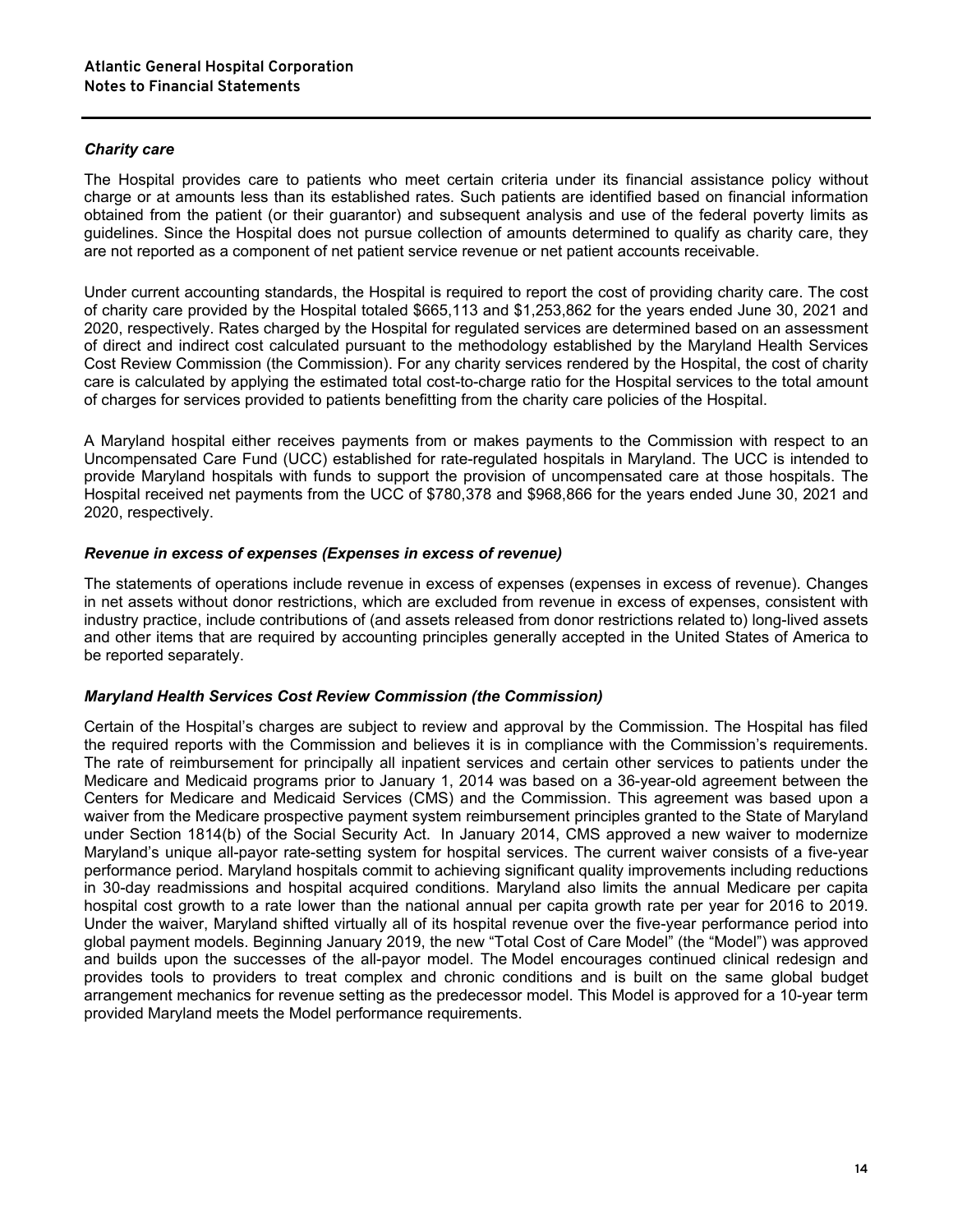Patient service revenue is recorded at rates established by the Commission. The Hospital entered into the Global Budget Revenue (GBR) agreement with the Commission. The GBR agreement renews each year for a one-year period unless it is cancelled by the Commission or by the Hospital. The GBR agreement provides the Hospital with a fixed revenue amount (CAP) under which it must operate each year. The CAP is adjusted annually for inflation, change in the Hospital's payor mix and uncompensated care, change in population and quality incentives. The Corporation's policy is to accrue revenue based on actual charges for services to patients in the year in which the services are performed and billed. Overcharges and undercharges are recouped in succeeding years through the Commission's rate setting methodology. For 2021 and 2020, hospitals that are in an undercharge position due to the current pandemic may not be able to recoup more than their undercharge net of any applicable CARES Act funding (see Note 14).

#### *Other operating revenue*

Majority of other operating revenue is derived from retail pharmacy sales. During 2021 and 2020, the Corporation generated pharmacy revenue totaling \$4,497,055 and \$4,323,949, respectively. The Corporation received \$1,400,000 and \$9,897,273, respectively during 2021 and 2020, in provider relief funding (see Note 14). Other operating revenue also includes rental income, rebates, physician billing fees and miscellaneous income earned from refunds.

#### *Advertising and marketing costs*

The Corporation expenses advertising and marketing costs as they are incurred. Advertising and marketing expenses were approximately \$1,032,000 and \$1,292,000 for the fiscal years ended June 30, 2021 and 2020, respectively, and are reported as supplies and other expense in the accompanying statements of operations. No advertising or marketing costs have been capitalized in the accompanying balance sheets.

#### *Income taxes*

The Corporation is exempt from federal income tax under section 501(c)(3) of the Internal Revenue Code as a public charity. Federal tax law requires that the Corporation be operated in a manner consistent with its initial exemption application in order to maintain its exempt status. Management has analyzed the operations of the Corporation and concluded that it remains in compliance with the requirements for exemption.

The state in which the Corporation operates also provides general exemption from state income taxation for organizations that are exempt from federal income taxation. However, the Corporation is subject to both federal and state income taxation at corporate tax rates on its unrelated business income. Exemption from other state taxes, such as real and personal property taxes, is separately determined.

Current accounting standards define the threshold for recognizing uncertain income tax return positions in the financial statements as "more likely than not" that the position is sustainable, based on technical merits, and also provide guidance on the measurement, classification, and disclosure of tax return positions in the financial statements. Management believes there is no impact on the Corporation's accompanying financial statements related to uncertain income tax provisions.

#### *Reclassification*

To allow for improved transparency, the Corporation moved certain financial statement amounts from 2020 to conform to the 2021 financial statement presentation. The reclassification had no change on the excess (deficit) of revenues and gains over expenses presented on the statement of operations.

#### *Subsequent events*

In preparing these financial statements, the Corporation has evaluated events and transactions for potential recognition or disclosure through October 25, 2021, the date the financial statements were available to be issued.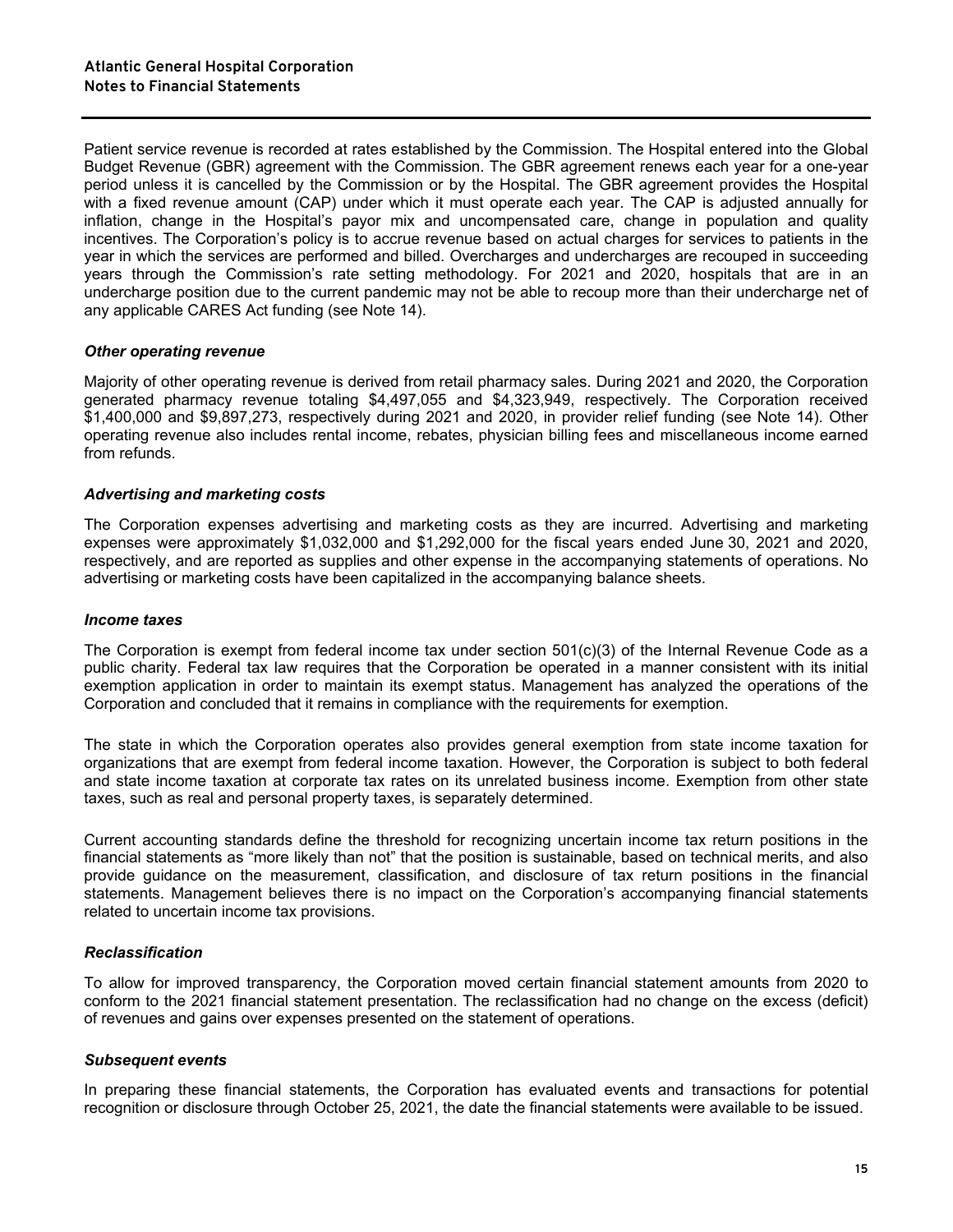#### *Recent accounting pronouncements*

In February 2016, the FASB issued ASU 2016-02, *Leases (Topic 842)*, which was amended in June 2020 by ASU 2020-05, *Revenue from Contracts with Customers (Topic 606) and Leases (Topic 842): Effective Dates for Certain Entities.* The amendments in this ASU revise the accounting related to lessee accounting. Under the new guidance, lessees will be required to recognize a lease liability and a right-of-use asset for all leases. The amendments in this ASU are effective for the Corporation for fiscal year ending June 30, 2023, with early adoption permitted, and should be applied through a modified retrospective transition approach for leases existing at, or entered into, after that date.

The Corporation is currently evaluating the impact of the ASU on its financial position, results of operations, and cash flows. At the present time, management has not yet determined what the effects of adopting the ASU will have on its financial statements.

# **3. Net Patient Service Revenue**

Management has determined that the Corporation has an unconditional right to payment only subject to the passage of time for services provided to date based on just the need to either finalize billing for such services (i.e., charge lag) or to discharge the patient and bill for such services for patients who are still receiving inpatient care in the Corporation's facilities at the statement of financial position date. Accordingly, the Corporation accrues revenue and the related accounts receivable for services performed but not yet billed at the balance sheet date for in-house patients. Thus, management has determined that Corporation does not have any amounts that should be reflected separately as contract assets.

The Corporation routinely obtains assignments of (or is otherwise entitled to receive) patient benefits receivable under their health insurance programs, plans or policies (i.e., third-party payors). Third party payors include both government payors, which include Medicare, Medicaid, and management care organizations, and commercial insurance carriers. Agreements with third party payors typically provide for payments at amounts less than established charges. A summary of payment arrangements with third party payors, by service type, is as follows:

- Global budget revenue the Corporation has entered into agreements by which the third-party payors pay a percentage of approved HSCRC charges. A reduced percentage can be obtained if the payor advances a certain amount of working capital.
- Physician practice services Corporation has entered into agreements by which the third-party payors pay negotiated rates per procedures as defined in the term sheet of the agreements.
- Regional cancer center revenue Corporation has entered into agreements by which the third-party payors pay negotiated rates per procedures as defined in the term sheet of the agreements.
- Unregulated hospital patient revenue the Corporation has entered into agreements by which the thirdparty payors pay negotiated rates per procedures as defined in the term sheet of the agreements.

Performance obligations are determined based on the nature of the services provided by the Corporation. Revenue for performance obligations satisfied over time are recognized based on actual charges incurred in relation to total expected (or actual) charges. The Corporation believes that this method provides a faithful depiction of the transfer of services over the term of the performance obligation based on the inputs needed to satisfy the obligation. Generally, performance obligations satisfied over time relate to patients in our hospitals receiving services over multiple days. The Corporation measures the performance obligation from admission into the hospital to the point when it is no longer required to provide services to that patient, which is generally at the time of discharge. Revenue for performance obligations satisfied at a point in time are generally recognized when goods or services are provided and the Corporation does not believe it is required to provide additional services to the patient. Generally, performance obligations satisfied at a point in time relate to patients receiving outpatient services in a single day.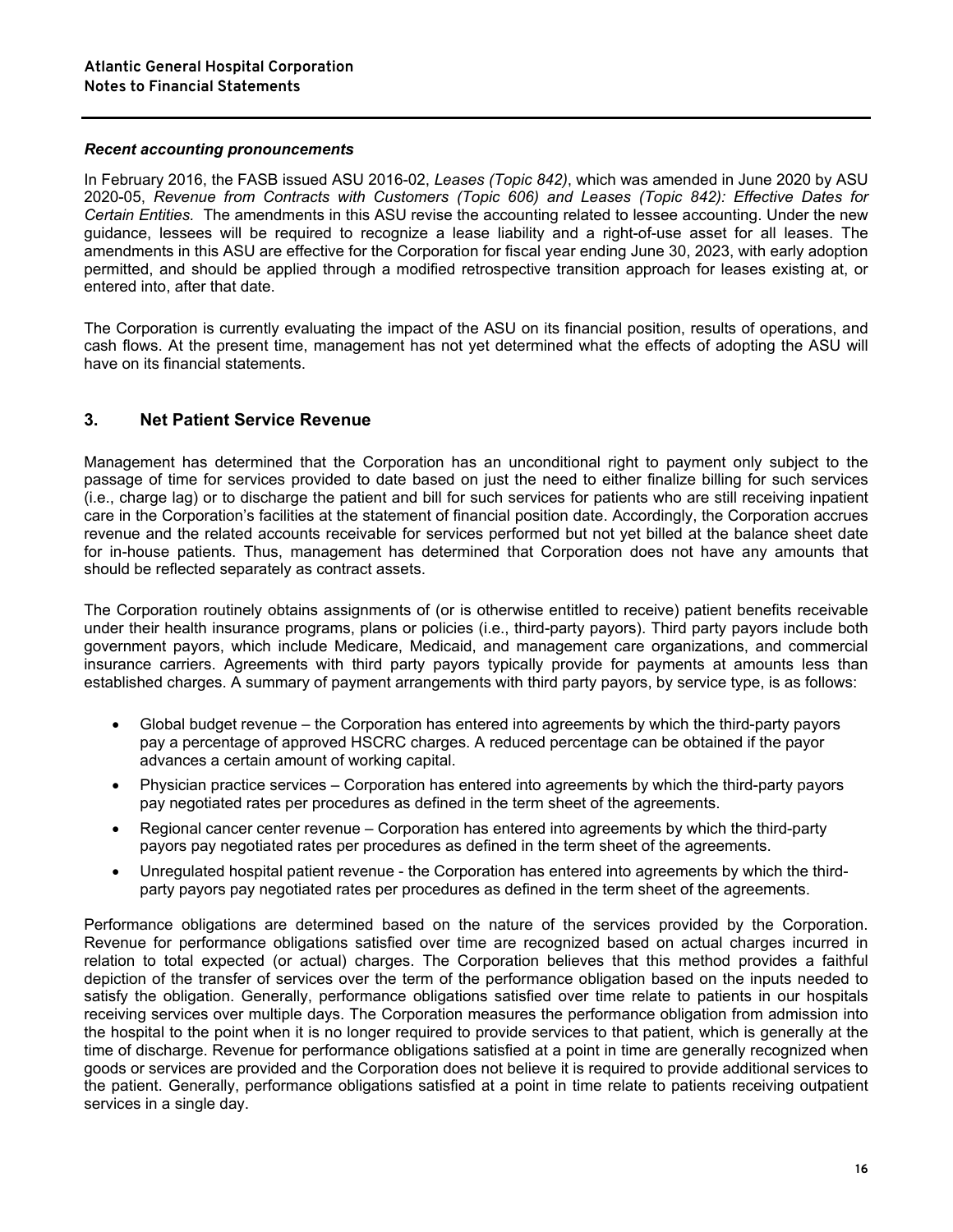The Corporation measures the performance obligation from the commencement of the outpatient service, to the point when it is no longer required to provide services to that patient, which is generally the completion of the outpatient service.

All of the Corporation's performance obligations generally relate to contracts with a duration of less than one year, therefore the Corporation has elected to apply the optional exemptions provided under applicable standards and as a result is not required to disclose the aggregate amount of the transaction price allocated to performance obligations that are unsatisfied or partially unsatisfied at the end of the reporting period. The unsatisfied or partially unsatisfied performance obligations referred to above are primarily related to inpatient acute care services at the end of the reporting period. The performance obligations for these contracts are generally completed when the patients are discharged, which generally occurs within days or weeks of the end of the reporting period.

As part of the adoption of FASB ASU 2014-09, *Revenue from Contracts with Customers (Topic 606)*, the Corporation elected certain available practical expedients under the standard. First, the Corporation elected the practical expedient that allows nonrecognition of the promised amount of consideration from patients and thirdparty payors for the effects of a significant financing component due to the Corporation's expectation that the period between the time the service is provided to a patient and the time that the patient or a third-party payor pays for that service will be one year or less. However, the Corporation does, in certain instances, enter into payment agreements with patients that allow payments in excess of one year. For those cases, the financing component is not deemed to be significant to the respective contracts. Additionally, the Corporation has applied the practical expedient whereby all incremental customer contract acquisition costs are expensed as they are incurred, as the amortization period of the asset that the Corporation otherwise would have recognized is one year or less in duration.

Generally, patients who are covered by third party payors are responsible for related deductibles and coinsurance, which vary in amount. The Corporation also provides services to uninsured patients, and offers those uninsured or underinsured patients financial assistance, by either policy or law, from standard charges. The Corporation estimates the transaction price for patients with deductibles and coinsurance and from those who are uninsured based on historical experience and current market conditions. The initial estimate of the transaction price is determined by reducing the standard charges by any explicit price concession, financial assistance, and implicit price concessions. Subsequent changes to the estimate of the transaction price are generally recorded as adjustment to net patient service revenue in the period of the change. Subsequent changes that are determined to be the result of an adverse change in the patient's ability to pay are recorded as bad debt expense.

Consistent with the Corporation's mission, care is provided to patients regardless of their ability to pay. Therefore, the Corporation has determined it has provided implicit price concessions to uninsured patients and other patient balances (for example, copays and deductibles).

The Corporation aggregates revenue from contracts with customers by type of service and payor source. Tables providing details of these factors are presented below.

Net patient service revenue disaggregated by service type for the years ended June 30 are as follows:

|                                | 2021        | 2020               |
|--------------------------------|-------------|--------------------|
| Global budget revenue          | 105,045,168 | 89,111,496         |
| Physician services revenue     | 21,062,370  | 17,510,472         |
| Regional cancer center revenue | 9,047,874   | 8.949.080          |
| Unregulated hospital revenue   | 1.429.427   | 1,202,595          |
| Total                          | 136.584.839 | <u>116,773,643</u> |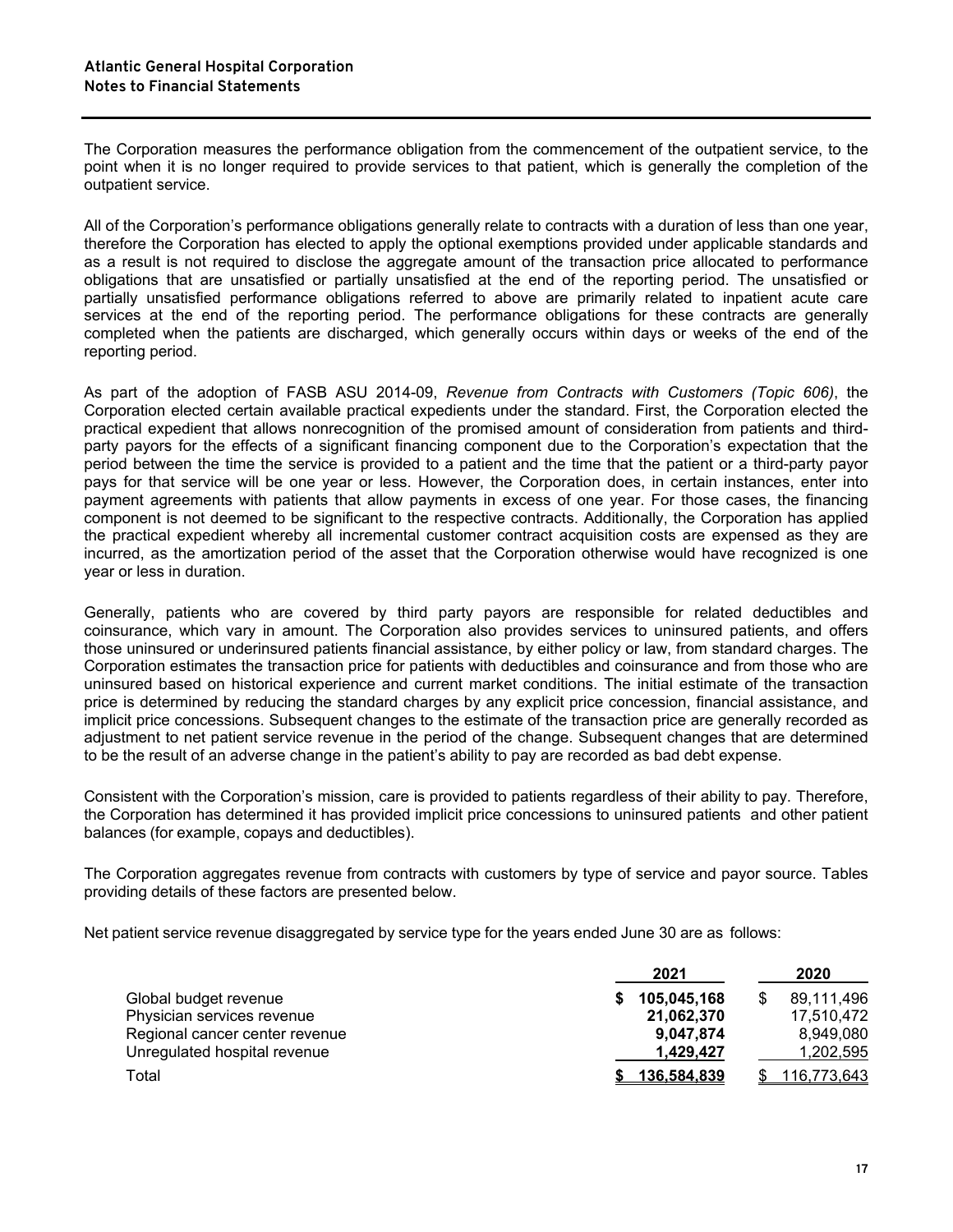Net patient service revenue disaggregated by payor for the years ended June 30, 2021 and 2020 are as follows:

|                                | 2021               |    | 2020        |
|--------------------------------|--------------------|----|-------------|
| Medicare                       | 56,668,644<br>S    | \$ | 47,313,984  |
| Medicaid                       | 15,472,088         |    | 11,761,993  |
| Commercial insurance and HMOs  | 12,295,836         |    | 13,155,081  |
| CareFirst                      | 18,698,419         |    | 14,505,435  |
| Self-pay and others            | 1,910,181          |    | 2,375,003   |
|                                | 105,045,168        |    | 89,111,496  |
| Physician services revenue     | 21,062,370         |    | 17,510,472  |
| Regional cancer center revenue | 9,047,874          |    | 8,949,080   |
| Unregulated hospital revenue   | 1,429,427          |    | 1,202,595   |
| Total                          | <u>136.584.839</u> | S  | 116,773,643 |

The following table presents the detail of net patient service revenue:

|                             | 2021               | 2020           |
|-----------------------------|--------------------|----------------|
| Gross charges               | 192,247,100        | \$171,943,566  |
| Price concessions           |                    |                |
| Explicit price concessions  | (49, 203, 158)     | (47, 212, 680) |
| Implicit price concessions  | (5,241,426)        | (5,799,133)    |
| Charity care                | (1, 217, 677)      | (2, 158, 110)  |
| Net patient service revenue | <u>136.584.839</u> | 116,773,643    |

# **4. Land, Buildings, and Equipment**

Land, buildings, and equipment are comprised of the following as of June 30:

|                                   | 2021        |            | 2020             |
|-----------------------------------|-------------|------------|------------------|
| Land, buildings, and improvements | S           | 62,713,355 | 59,497,490<br>\$ |
| Fixed equipment                   |             | 29,320,425 | 28,892,831       |
| Movable equipment                 |             | 54,888,793 | 52,397,000       |
| Capital lease equipment           |             | 3,439,875  | 3,439,875        |
|                                   | 150,362,448 |            | 144,227,196      |
| Less accumulated depreciation     |             | 90,444,258 | 82,461,865       |
|                                   |             | 59,918,190 | 61,765,331       |
| Construction in process           |             | 1,048,160  | 4,178,986        |
|                                   |             | 60.966.350 | 65,944,317<br>S  |

Accumulated amortization on leased equipment totaling \$2,456,290 and \$1,992,865 is included in the balance of accumulated depreciation as of June 30, 2021 and 2020, respectively. Amortization expense associated with capital lease equipment was \$463,425 and \$451,219 for the years ended June 30, 2021 and 2020, and is included in the balance of depreciation expense in the accompanying statements of operations.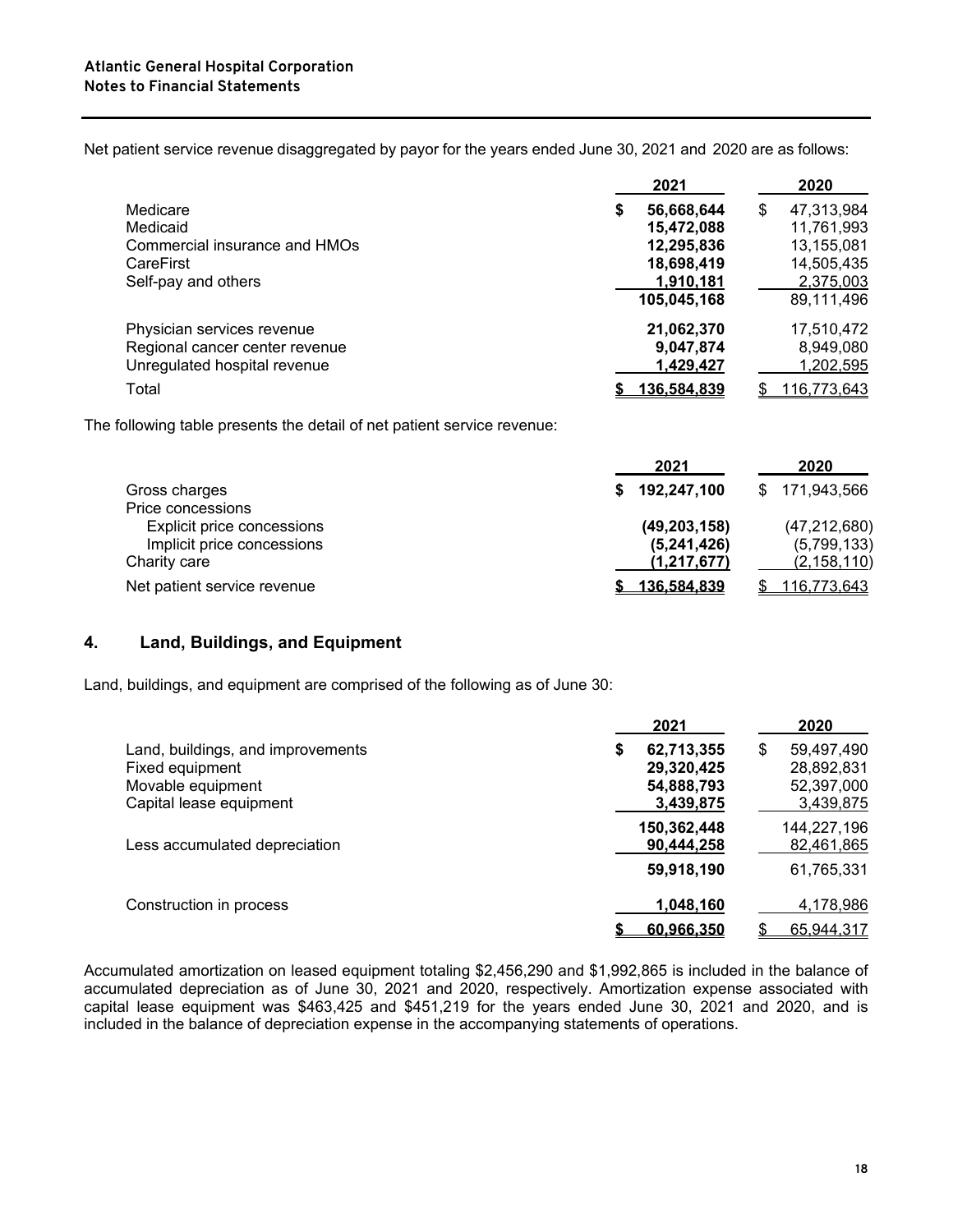# **5. Pledges Receivable**

Unconditional promises to give cash and others assets are recorded at fair value in the year that they are made net of allowance for uncollectible accounts and discounted to their present value. As of June 30, 2021, promises to give that are expected to be received in less than one year total \$2,511,582 and one to five years total \$2,151,321. As of June 30, 2020, promises to give that are expected to be received in less than one year total \$3,742,896, one to five years total \$3,679,569 and more than five years total \$20,000. The promises to give in future years are discounted in the amount of \$144,993 and \$264,989 at a rate of 2.035% at June 30, 2021 and 2020. Conditional promises to give are recorded at the time they become unconditional and are reported in prepaid expenses and other current assets and noncurrent pledges receivable of the accompanying balance sheet. The allowance for doubtful accounts for pledges receivable was \$312,628 and \$390,907 at June 30, 2021 and 2020, respectively.

### **6. Non-Current Liabilities**

Long-term debt as of June 30 is comprised of the following:

|                                                                                                                                                                                                                                                                                                                                                                                                                                                                                               | 2021            | 2020            |
|-----------------------------------------------------------------------------------------------------------------------------------------------------------------------------------------------------------------------------------------------------------------------------------------------------------------------------------------------------------------------------------------------------------------------------------------------------------------------------------------------|-----------------|-----------------|
| \$7,501,000 2017 Series A Bond payable to Maryland Health and<br>Higher Educational Facilities Authority (MHHEFA) with interest of<br>2.21% per annum for the immediately succeeding interest<br>payment date, with an interest rate based on LIBOR thereafter.<br>The interest rate was 1.56% as of June 30, 2021. Interest<br>payments are due monthly beginning October 1, 2018. Principal<br>and interest payments are due monthly commencing September<br>3, 2019; matures July 1, 2027. | \$<br>5,911,000 | \$<br>6,788,000 |
| \$20,013,000 2017 Series B Bond maximum principal amount,<br>payable to MHHEFA with interest of 2.45% per annum for the<br>immediately succeeding interest payment date, with an interest<br>rate based on LIBOR thereafter. The interest rate was 1.78% as<br>of June 30, 2021. Interest payments are due monthly beginning<br>October 1, 2017. Principal and interest payments are due monthly<br>commencing August 2, 2027; matures March 3, 2042.                                         | 20,013,000      | 19,326,172      |
| \$10,000,000 Berlin, Maryland Hospital Refunding Revenue Bonds<br>(Atlantic General Hospital Facility), Series 2012; interest is 2.36%<br>for the first LIBOR Interest Period, with an interest rate based on<br>the floating LIBOR rate thereafter. The interest rate was 1.77% as<br>of June 30, 2021. Interest payments are due monthly beginning<br>November 1, 2017. Principal and interest payments are due<br>monthly commencing April 1, 2042; matures July 1, 2047.                  | 10,000,000      | 10,000,000      |
| \$1,950,000 loan payable from Bank of Ocean City, secured by real<br>property, interest of 3.99%; payable in monthly principal and<br>interest installments of \$11,810 commencing June 23, 2014;<br>matures May 23, 2034.                                                                                                                                                                                                                                                                    | 519,205         | 637,363         |
| \$680,000 loan payable from Bank of Ocean City, secured by real<br>property, with interest of 3.99%; payable in monthly principal and<br>interest installments of \$4,118 commencing July 30, 2015;<br>matures June 30, 2035.                                                                                                                                                                                                                                                                 | 529,390         | 556,971         |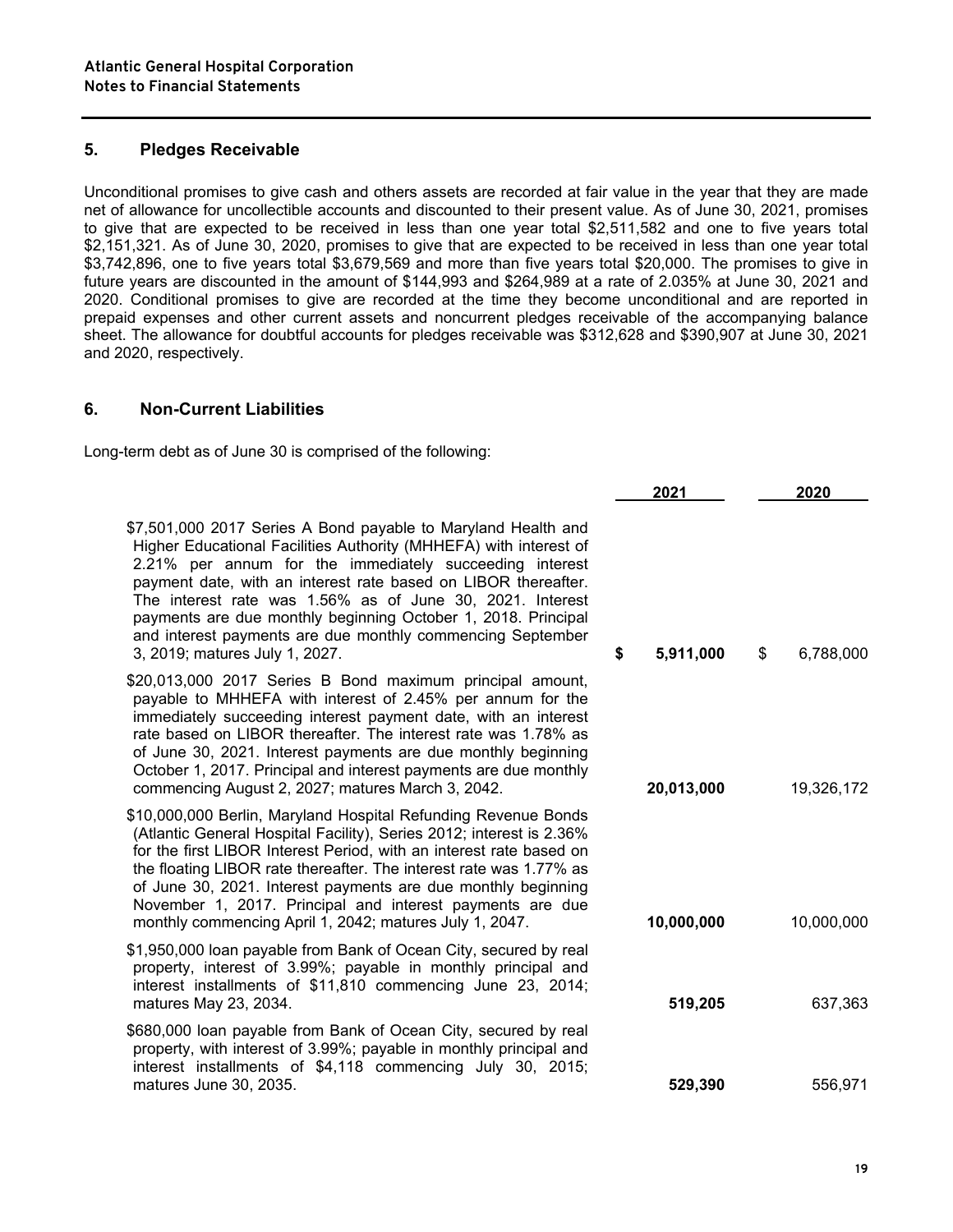| \$660,730 loan payable from unrelated third party; with interest of<br>5.00%; payable in principal and interest installments commencing<br>April 1, 2016; matures March 1, 2026. | 242.904           | 287,109     |
|----------------------------------------------------------------------------------------------------------------------------------------------------------------------------------|-------------------|-------------|
| Capital leases payable, with interest ranging from 3.00% to 3.54%,<br>secured by selected equipment.                                                                             | 874,707           | 1,381,171   |
| Total long-term debt                                                                                                                                                             | 38,090,206        | 38,976,786  |
| Less net unamortized debt issuance costs                                                                                                                                         | (590,634)         | (642, 775)  |
| Less current portion                                                                                                                                                             | (1, 363, 544)     | (1,571,205) |
|                                                                                                                                                                                  | <u>36.136.028</u> | 36,762,806  |

Maturities of long-term debt, including capital leases, for years ending June 30 are as follows:

|                                                   |   | 2022                 | 2023                 |   | 2024                 | 2025                 | 2026                   |   | <b>After</b><br>2026     |
|---------------------------------------------------|---|----------------------|----------------------|---|----------------------|----------------------|------------------------|---|--------------------------|
| Future minimum lease<br>payments<br>Less interest | S | 285.173<br>23,124    | 247.761<br>15,362    | S | 248,746<br>8,236     | 141.190<br>1,440     | \$<br>۰.<br>۰          | D |                          |
| Notes/loans payable                               |   | 262.049<br>198.495   | 232.399<br>207.058   |   | 240.510<br>215.992   | 139,750<br>220.714   | 76.063                 |   | 373,176                  |
| Bonds payable                                     |   | 903,000<br>1,101,495 | 929,000<br>1,136,058 |   | 954.000<br>1,169,992 | 984.000<br>1,204,714 | 1.009.000<br>1,085,063 |   | 31,145,000<br>31,518,176 |
|                                                   |   | 1,363,544            | <u>1,368,457</u>     |   | 1,410,502            | 1,344,464            | 085,063.               |   | \$31,518,176             |

#### *Swap agreements*

During 2018, the Corporation obtained a new swap agreement connected with the revenue bonds. The fair value of the swap agreements as of June 30, 2021 and 2020 (as determined after consultation with investment hedging consultants), based on the present value of cash flow differences over the lives of the swap agreements between the interest rate calculated on the swap agreements at inception and rates available on similar swap agreements as of June 30, is \$3,662,949 and \$6,492,314, respectively. Payments made to the counterparty to the swap agreements were \$1,427,338 and \$1,406,998 for the years ended June 30, 2021 and 2020, respectively. These amounts include interest due on both the bonds and swap agreements. The Corporation is exposed to credit loss in the event of nonperformance by the counterparty on the swap agreements, but does not anticipate nonperformance by the counterparty.

#### *2015 Commercial mortgage loan*

During 2015, the Corporation obtained a \$680,000 commercial mortgage from a commercial bank for the purposes of purchasing a condominium unit in the medical office building. The loan is collateralized by a mortgage lien against the condominium. Principal and interest payments of \$4,118 are made monthly and the loan matures on June 30, 2035.

#### *2017 Series revenue bonds*

On September 1, 2017, pursuant to a loan and financing agreement (the 2017 Loan and Financing Agreement) between the Corporation, (the Issuer), and M&T Bank (the Lender), the Issuer issued the Hospital Revenue Bonds (Atlantic General Hospital Facility) 2017 Series A in the amount of \$7,501,000 and Series B in the amount of \$20,013,000. The Series A Bond proceeds were to refund a portion of the 2010 Series Revenue Bonds and to refinance a portion of the 2008 Commercial Mortgage Loan. The Series B Bond was issued in the maximum principal amount of \$20,013,000 in order to finance the 2017 Project, consisting of building renovations and equipment acquisitions, to refund a portion of the 2001 Series Refunding Revenue Bonds, 2002 Series Revenue Bonds, and 2010 Series Revenue Bonds, and to refinance a portion of the 2008 Commercial Mortgage Loan.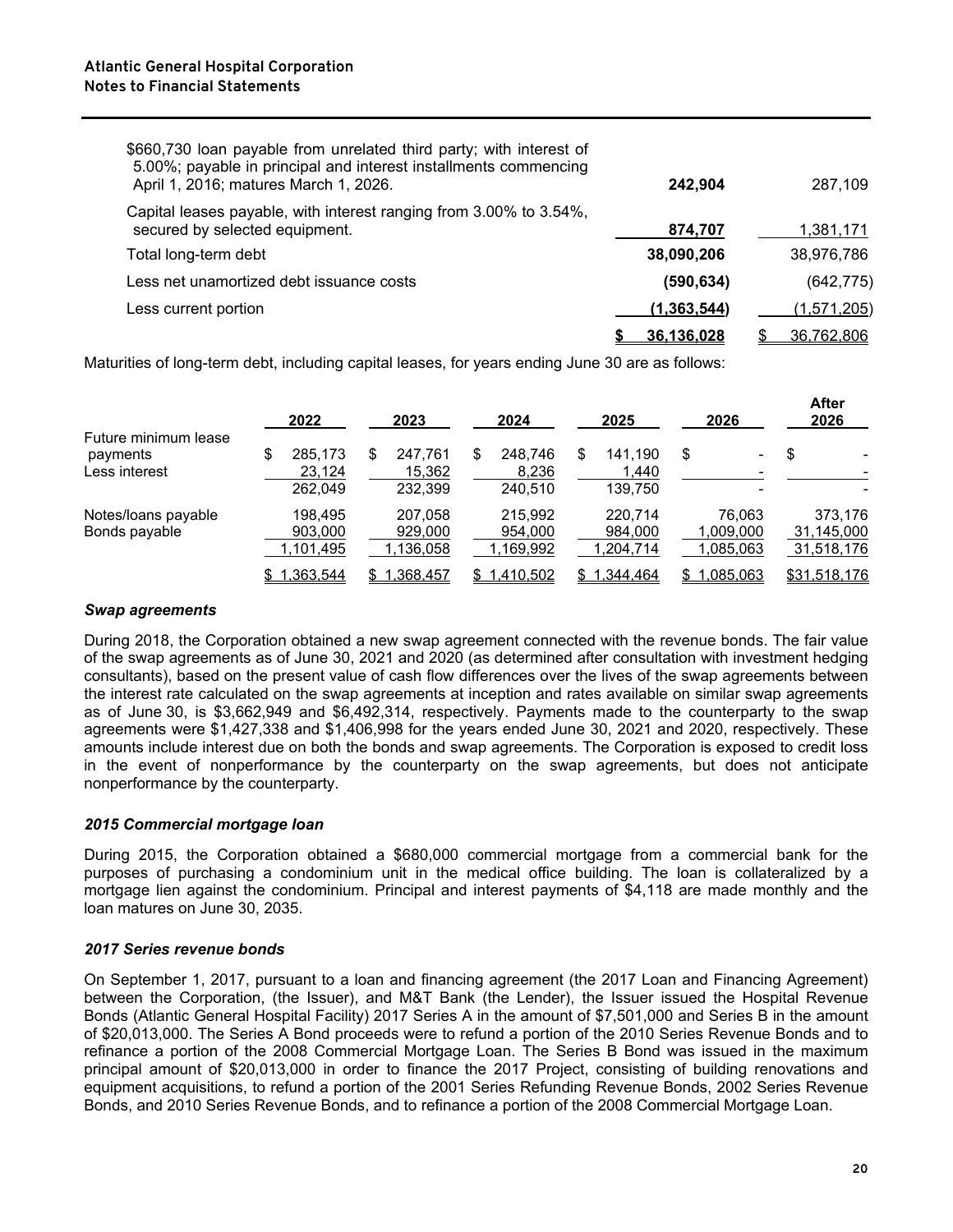The financing requires monthly payments by the Corporation directly to the Lender sufficient to meet the principal and interest requirements of the 2017 Series A and Series B Bonds through their maturity on July 1, 2027, and March 3, 2042, respectively. Interest payments for Series A and Series B Bonds began on October 1, 2017. Principal and interest payments for Series A began September 3, 2019, with any outstanding interest and principal due July 1, 2027. Principal and interest payments for Series B are to begin August 2, 2027, with any outstanding interest and principal due March 3, 2042.

The Series 2017 Bonds bear interest at the respective index floating rates applicable to the bonds, excluding the immediately succeeding interest payments date, in which the interest rates were 2.21% and 2.45% for Series A and B, respectively. Thereafter, the index floating rate is determined by the LIBOR Interest Period.

Each Series 2017 Bond is subject to redemption at the option of MHHEFA upon the request of the Corporation, on any date upon not less than five days' notice to the lender, at a redemption price of 100% of the principal amount of the bond redeemed plus accrued interest to the redemption date.

The Bonds may also be redeemed at the option of MHHEFA upon the request of the Corporation through purchase at a price equal to 100% of the principal amount of the bond plus accrued interest on the date set for redemption.

On September 1, 2017, the Corporation also entered into a financing agreement with the Mayor and Council of Berlin and the Lender for a 2017 Taxable Bond in the amount of \$10,000,000 to finance the 2017 Project. The 2017 Taxable Bond bears interest at the index floating rate, excluding the immediately succeeding interest payment date, in which the interest rate was 2.36%. Thereafter, the index floating rate is determined by the LIBOR Interest Period. Interest payments began November 1, 2017. Principal and interest payments are to begin April 1, 2042, with any outstanding interest and principal due July 1, 2047.

The 2017 Taxable Bond is subject to redemption at the option of the Corporation, in whole or in part, on any date upon not less than five days' notice to the lender, at a redemption price of 100% of the principal amount of the bond redeemed plus accrued interest to the redemption date.

The bonds are secured by a collateral interest in the Corporation's receipts, revenue, and other amounts received by or on behalf of the Corporation. The revenue bonds also place limits on the incurrence of additional borrowings and require the Corporation to maintain a certain debt service coverage, cash covenant, and capitalization ratio.

#### *Line of credit*

In March 2020, the Corporation entered into an \$8,500,000 revolving line of credit agreement with M&T Bank of which \$7,000,000 matured in October 2020. Amounts drawn on the remaining \$1,500,000 are due on demand with an interest rate of one-month LIBOR plus 1.85%. The line of credit is secured by a third security interest in all non-realty assets and the Corporation's property. There were no amounts drawn on the line as of June 30, 2021.

# **7. Goodwill**

In March 2018, the Corporation acquired 100% of the equity interest of Berlin Radiation Therapy Treatment Center, LLC (the Center). The Center is in the business of providing cancer care services to Berlin, MD and the surrounding area. The Corporation paid \$2,500,000 and acquired medical and office equipment of \$308,171. Goodwill of \$2,191,837 was recorded as part of the acquisition, which included the assembled workforce and noncompete agreements, as well as the Center's brand. Amortization expense was \$223,556 for the years ending June 30, 2021 and 2020. Amortization expense will be \$223,556 per year for the next five years.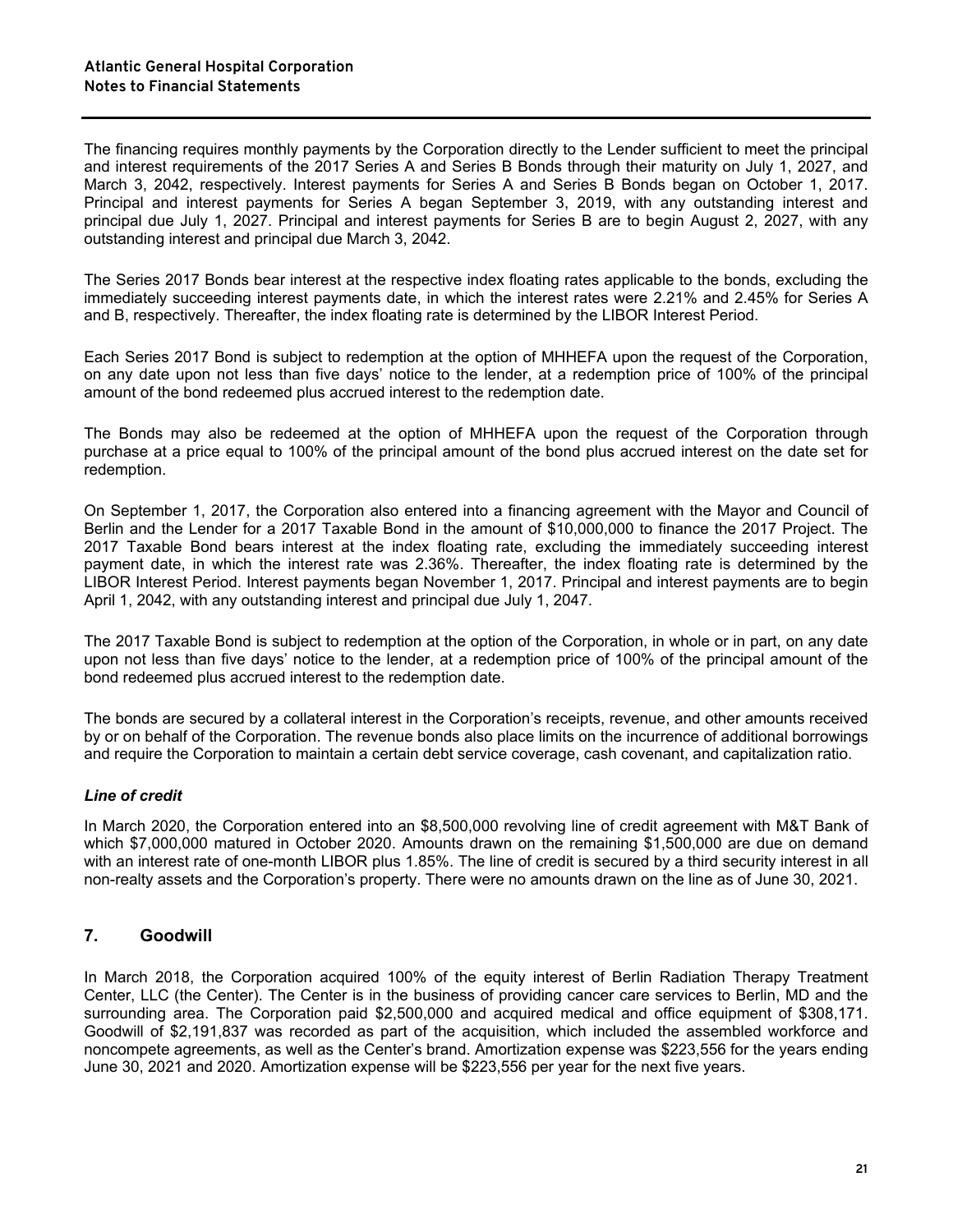# **8. Professional Liability Insurance Coverage**

The Corporation is presently exposed to asserted and unasserted potential legal claims encountered in the ordinary course of business. In the opinion of management, the resolution of such matters will not have a material adverse impact on the Corporation's June 30, 2021 financial position or the results of operations for the year then ended.

Prior to 2005, the Corporation had claims-made professional liability insurance through a commercial insurance carrier covering claims arising from the performance of professional services and brought against the Corporation while the policy was in force. Insurable limits under this policy were \$1 million per claim and \$3 million annual aggregate shared limit basis. In addition, the Corporation maintained an umbrella policy of \$15,000,000 per occurrence and aggregate.

During 2005, the Hospital, in conjunction with eight other Maryland hospitals, ("Shareholders") formed Freestate Healthcare Insurance Company, Ltd. (Captive), a Cayman Islands company, to provide claims-made professional and general liability coverage for the risks of the Shareholders, their controlled affiliates, and their respective employees. Each of the Shareholders is a Maryland nonprofit corporation, exempt from federal income taxation under Section 501(a) of the Internal Revenue Code of 1986, as amended (Code or IRC), as an organization described in Section 501(c)(3) of the Code. The Shareholders are not affiliated with one another through common ownership or control.

The Captive provides primary coverage to the Shareholders and their affiliates with limits of liability of \$1,000,000 for each and every claim (Retained Layer), and provides an excess policy with various limits of liability which is fully reinsured through commercial carriers. The Corporation has \$10,000,000 of additional reinsurance in the aggregate through such reinsurance arrangements. The estimated unpaid loss liability reserved by the captive for the Hospital was \$5,928,769 and \$5,199,621 at June 30, 2021 and 2020, respectively. In accordance with current accounting standards, the June 30, 2021 and 2020 unpaid loss liability is recorded as a noncurrent liability, and the related insurance recovery was reported as a noncurrent asset, in the accompanying balance sheets. An estimated liability for incurred but not reported professional liability claims has also been recorded in the amount of approximately \$1,500,000 as a noncurrent liability as of June 30, 2021 and 2020.

Premiums are calculated by an actuary under a retrospectively rated policy and are based primarily on the experience of the Shareholders. The total premium is allocated to each of the Shareholders based on their experience. Premiums for the Corporation's professional and general liability insurance of approximately \$1,343,000 and \$1,409,000 were charged to operations during fiscal years 2021 and 2020. Retrospective premium assessments and credits are calculated based on the aggregate experience of all named insureds under the policy. Each named insured's assessment or credit is based on the percentage of their actual exposure to the actual exposure of all named insureds. Each named insured will not be charged or entitled to any retrospective premium assessments or credits until the policy period has been closed and no further claim obligations are expected. In management's opinion, the assets of the Captive are sufficient to meet its obligations as of June 30, 2021. If the financial condition of the Captive were to materially deteriorate in the future, and the Captive was unable to pay its claim obligations, the responsibility to pay those claims would return to the member hospitals.

#### **9. Commitments**

#### *Employment agreements*

The Corporation has entered into various employee agreements with certain physicians whereby the Corporation has agreed to pay reasonable expenses of the physicians' practices in addition to compensation for services rendered. These agreements are generally for a period of two years.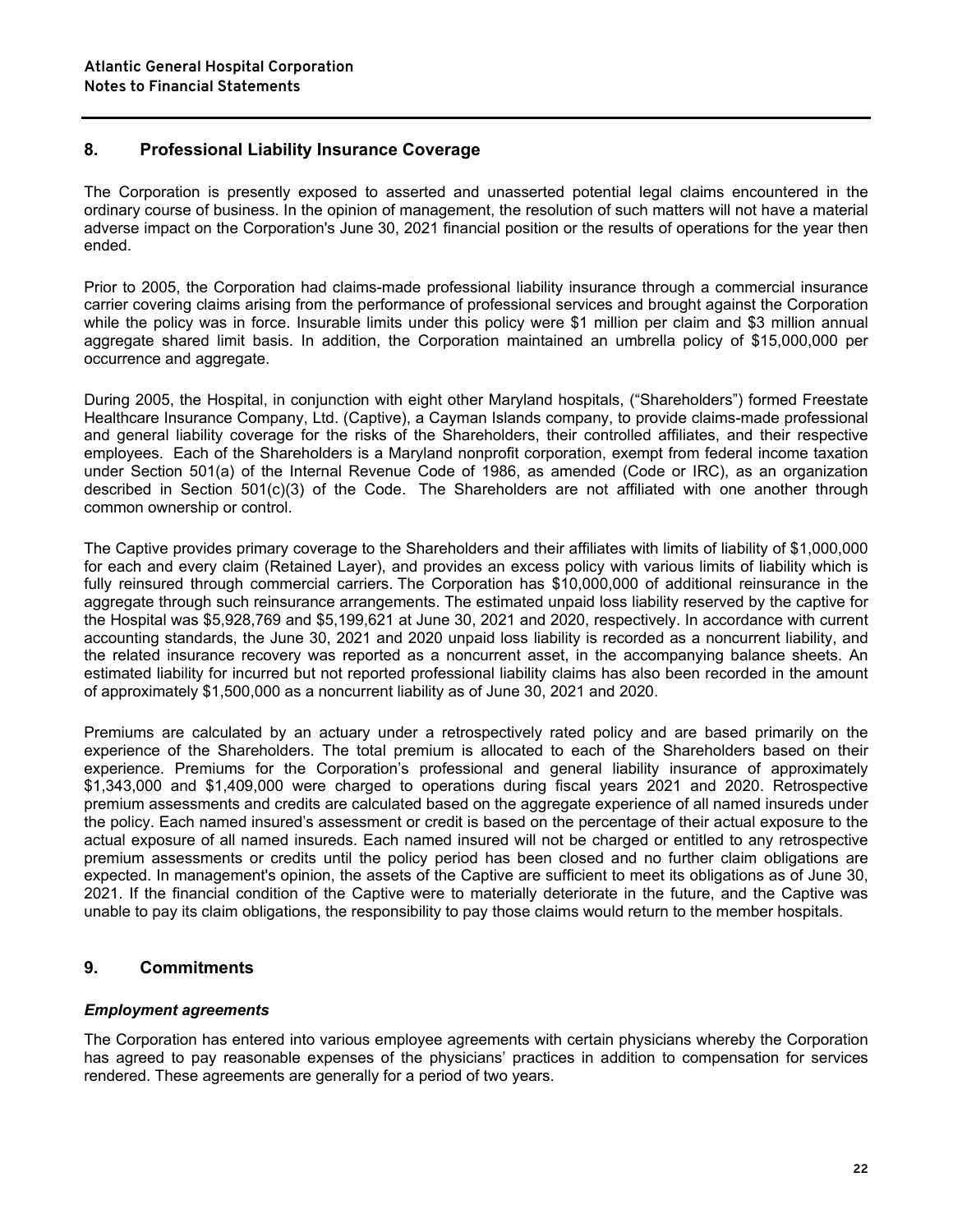#### *Lease agreements*

The Corporation has entered into various lease agreements for equipment and facilities. Most lease arrangements contain a renewal option. Total rent expense for the years ended June 30, 2021 and 2020 was approximately \$1,867,000 and \$1,728,000, respectively. Future minimum payments on noncancelable office and equipment leases, with initial or remaining terms of one year or more, for years ending June 30 are as follows:

| 2022       | \$<br>1,552,083 |
|------------|-----------------|
| 2023       | 1,406,708       |
| 2024       | 1,049,661       |
| 2025       | 717,485         |
| 2026       | 498,715         |
| Thereafter | 706,032         |
|            | 5,930,684       |

#### *Retirement plans*

The Corporation sponsors a 403(b) retirement covering substantially all employees of the Corporation. Participants may elect to contribute a percentage of their pretax annual compensation, as defined by the Plan, not to exceed the maximum allowable contributions under the Internal Revenue Code (IRC). The Corporation matches 50% of the first 5% of participants' elective deferrals and participants become fully vested in employer contributions after three years of continuous service. Plan expenses were approximately \$716,860 and \$930,000 for the years ended June 30, 2021 and 2020, respectively.

Effective January 31, 2003, the Corporation entered into an agreement to sponsor a Section 457 deferred compensation plan. All contributions to the Section 457 plan are from participating employees; however, all assets of the Section 457 plan are the sole property of the Corporation and are fully subject to claims by the Corporation's general creditors.

#### *Self-insured plans*

Effective May 1, 2002, the Corporation joined the Maryland Hospital Association (MHA) Workers' Compensation Self-Insurance Group to self-insure for worker's compensation benefits. The annual premium for worker's compensation is calculated based on the Corporation's payroll estimate and MHA rates per payroll classification. The MHA rates are determined based on past experience. Amounts charged to operations for workers' compensation expense were \$687,110 and \$591,503 for the years ended June 30, 2021 and 2020, respectively.

In lieu of paying unemployment tax premiums to the State of Maryland, the Corporation secured a letter of credit with M&T Bank, effective May 21, 2004. As of June 30, 2021 the letter of credit was in the amount of \$439,854. Additionally, the Corporation paid actual Maryland unemployment claims in the amount of \$142,893 and \$117,693 for the years ended June 30, 2021 and 2020, respectively.

The Corporation maintains an agreement with a third party to administer a self-insured health plan that benefits Hospital employees and their dependents. On behalf of participating employees, the Corporation pays the cost of health claims and an administration fee for each subscriber employee. The participating associates share in the cost by remitting a pre-established premium through payroll deductions. Additionally, the Hospital obtains stop loss insurance to cover possible claims in excess of expected claims. The stop loss insurance agreements are annual agreements, subject to annual renewals. The Corporation submits a claim for reimbursement of stop loss insurance when claims exceed a pre-established ceiling. The Corporation's net health benefit expense for the fiscal years ended June 30, 2021 and 2020 was \$6,951,435 and \$5,807,659, respectively, net of premiums received from associates during the fiscal years of \$1,143,539 and \$1,190,632, respectively.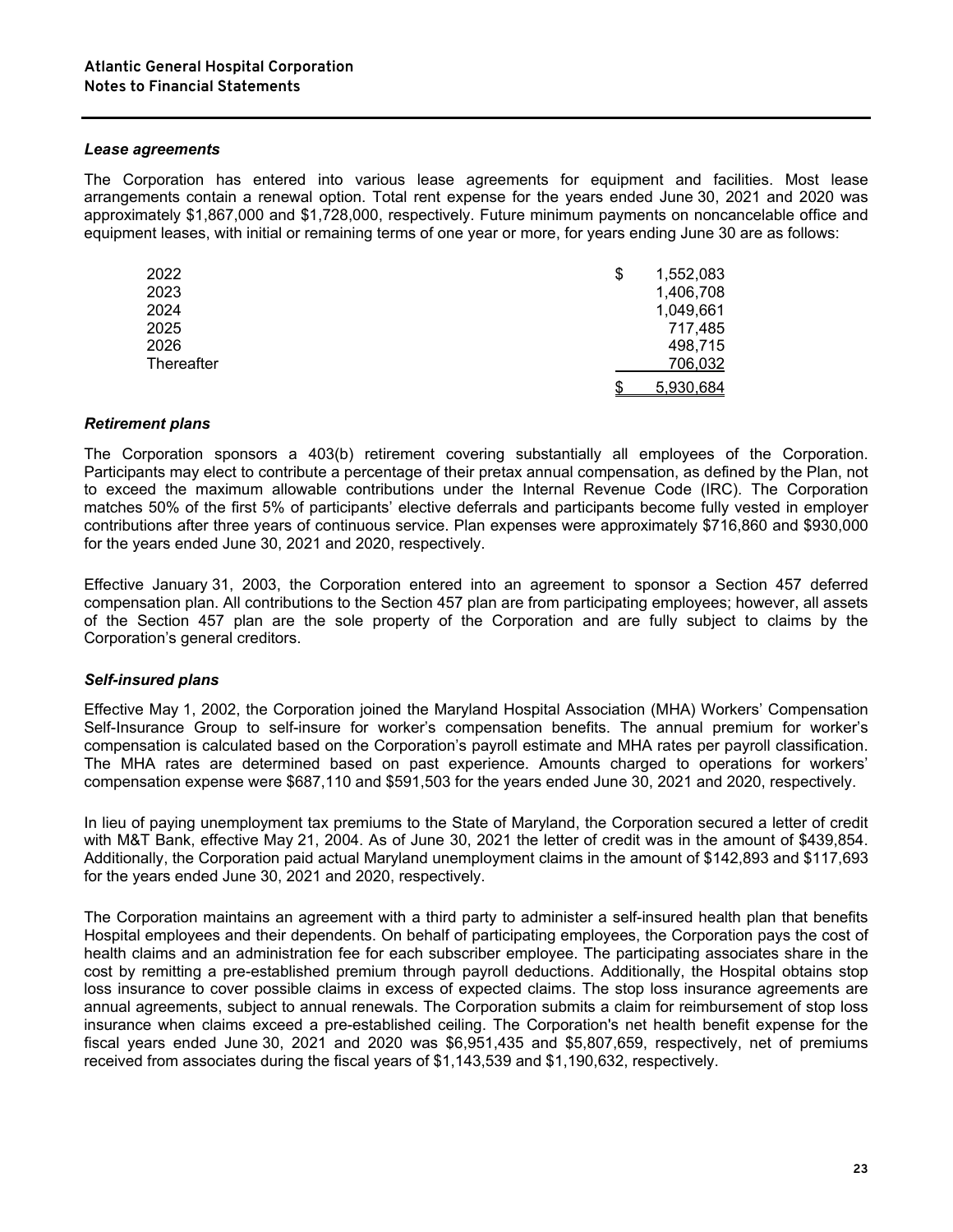The Corporation maintains an agreement with a third party to coordinate the administration of dental health benefits to Hospital employees and their dependents. This is an annual agreement, subject to annual renewals. On behalf of participating employees, the Hospital pays the cost of claims and a fee for each subscriber employee, and the participating employees remit a portion of the Corporation's cost through a pre-established schedule of payroll deductions.

#### *Ocean Pines facility*

The Corporation is planning to open a surgery center and other physician offices in Ocean Pines, Maryland; however, the details of the lease and other construction costs have not been confirmed as of the date of this report. During the year ended June 30, 2021, the Corporation signed an agreement related to developer costs for approximately \$2,000,000.

# **10. Functional Expenses**

The Corporation provides general health care services and related services to individual within its geographic location. Expenses related to providing these services, based on management's estimates of expense allocations, are as follows for the years ended June 30:

|                                              |                   | 2021                  |                          |
|----------------------------------------------|-------------------|-----------------------|--------------------------|
|                                              | <b>Healthcare</b> | <b>General and</b>    |                          |
|                                              | <b>Services</b>   | <b>Administrative</b> | Total                    |
| <b>Salaries</b>                              | \$47,401,505      | \$15,305,224          | 62,706,729<br>\$         |
| Employee benefits and other related expenses | 10,806,095        | 2,191,618             | 12,997,713               |
| Professional fees and contracted services    | 8,400,962         | 3,066,772             | 11,467,734               |
| Supplies and other expenses                  | 34,110,355        | 2,900,278             | 37,010,633               |
| <b>Utilities</b>                             | 309,056           | 1,457,242             | 1,766,298                |
| Maintenance and repairs                      | 6,891,747         | 2,027,911             | 8,919,658                |
| Insurance                                    | 620,671           | 1,369,286             | 1,989,957                |
| Interest                                     | 395,473           | 1,178,415             | 1,573,888                |
| Depreciation                                 | 6,113,984         | 1,868,409             | 7,982,393                |
| Amortization                                 | 226,248           |                       | 226,248                  |
| Total                                        | \$115,276,096     | \$31.365.155          | \$146,641,251            |
|                                              |                   | 2020                  |                          |
|                                              | <b>Healthcare</b> | <b>General and</b>    |                          |
|                                              | <b>Services</b>   | <b>Administrative</b> | <b>Total</b>             |
| <b>Salaries</b>                              | \$45,707,498      | \$14,015,913          | 59,723,411<br>\$         |
| Employee benefits and other related expenses | 9,817,759         | 2,009,824             | 11,827,583               |
| Professional fees and contracted services    | 6,575,860         | 2,540,665             | 9,116,525                |
| Supplies and other expenses                  | 29,559,486        | 3,394,796             | 32,954,282               |
| Utilities                                    | 277,055           | 1,294,097             | 1,571,152                |
| Maintenance and repairs                      | 6,855,550         | 1,935,733             | 8,791,283                |
| Insurance                                    | 645,977           | 1,371,113             | 2,017,090                |
| Interest                                     | 417,436           | 1,118,373             | 1,535,809                |
| Depreciation                                 |                   | 1,639,476             | 7,191,791                |
|                                              | 5,552,315         |                       |                          |
| Amortization                                 | 238,116           |                       | 238,116<br>\$134,967,042 |

The financial statements report certain expense categories that are attributable to more than one health care service or support function. Therefore, these expenses require an allocation on a reasonable basis that is consistently applied. Costs not directly attributable to a function, including depreciation and amortization, interest, and other occupancy costs, are allocated to a function based on a square footage basis.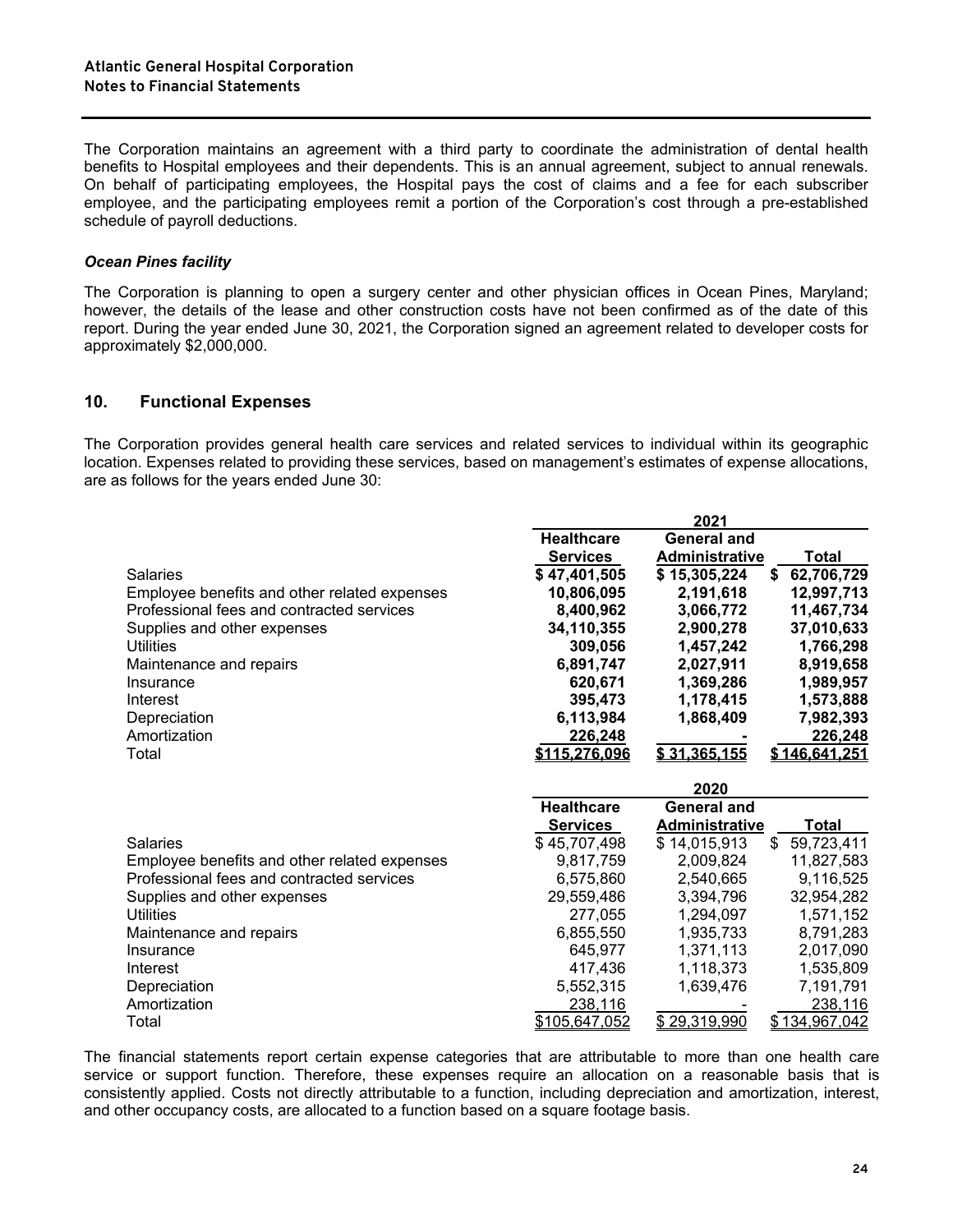# **11. Business and Credit Concentrations**

The Corporation grants credit to patients, many of whom are local residents. The Corporation generally does not require collateral or other security in extending credit; however, it routinely obtains assignment of (or is otherwise entitled to receive) patients' benefits receivable under their health insurance programs, plans or policies.

At June 30, the Corporation had accounts receivable from third-party payors and others as follows:

|                               | 2021              | 2020              |
|-------------------------------|-------------------|-------------------|
| Medicare                      | 5,061,569         | \$<br>3,937,124   |
| Medicaid                      | 1,463,401         | 1,493,998         |
| Commercial insurance and HMOs | 2,489,206         | 2,393,563         |
| CareFirst                     | 2,119,092         | 1,783,523         |
| Self-pay and others           | 495,129           | 1,049,970         |
|                               | <u>11.628.397</u> | <u>10,658,178</u> |

### **12. Perdue Kresge Challenge for the Community**

In January 2002, the Hospital received notice indicating it was a recipient of a conditional award of up to \$750,000 through the Perdue Kresge Challenge for the Community, an endowment challenge grant program for nonprofit organizations serving the Lower Eastern Shore of Maryland. This grant was contingent upon the Hospital's ability to raise, at a minimum, slightly more than two-thirds of the \$750,000 match (\$502,500) in qualified gifts in the Hospital's named agency-restricted endowment fund (the Fund). During 2005, the Hospital met the full challenge and Purdue Kresge matched the \$750,000. By Board designation, all of the income distributed from the Perdue Kresge Challenge endowment will be used to fund physician practice development in the community.

On January 15, 2002, an endowment fund (the Fund) was established in the Hospital's name in order for the Hospital to participate in the Perdue Kresge Challenge for the Community. The Fund is held by and accounted for in the financial statements of the Community Foundation of the Eastern Shore. An unrelated third party actively manages the investments, which are invested currently in various bonds, mutual funds, and equities. All realized gains and losses are reinvested in the Fund. The Fund has no minimum value requirement. All gifts to the Fund will be invested in perpetuity. The Hospital, as sole beneficiary to any interest earned on the Fund, will receive income distributions earned on the assets of the Fund with no external restrictions regarding use; however, the Board of Trustees has designated all investment income from this endowment fund for funding physician practice development in the community. Income distributions will be made on an annual basis.

Fund activity is presented below for the years ended June 30:

|                                            | 2021      | 2020            |
|--------------------------------------------|-----------|-----------------|
| Beginning fund balance                     | 1,798,032 | \$<br>1,984,141 |
| Interest and dividends                     | 57.545    | 66.543          |
| Net realized and unrealized gains (losses) | 639,016   | (135, 254)      |
| Administrative and management fees         | (20, 137) | (18, 736)       |
| Annual income distributions                | (98, 382) | (98, 662)       |
| Ending fund balance                        | 2.376.074 | 1,798,032       |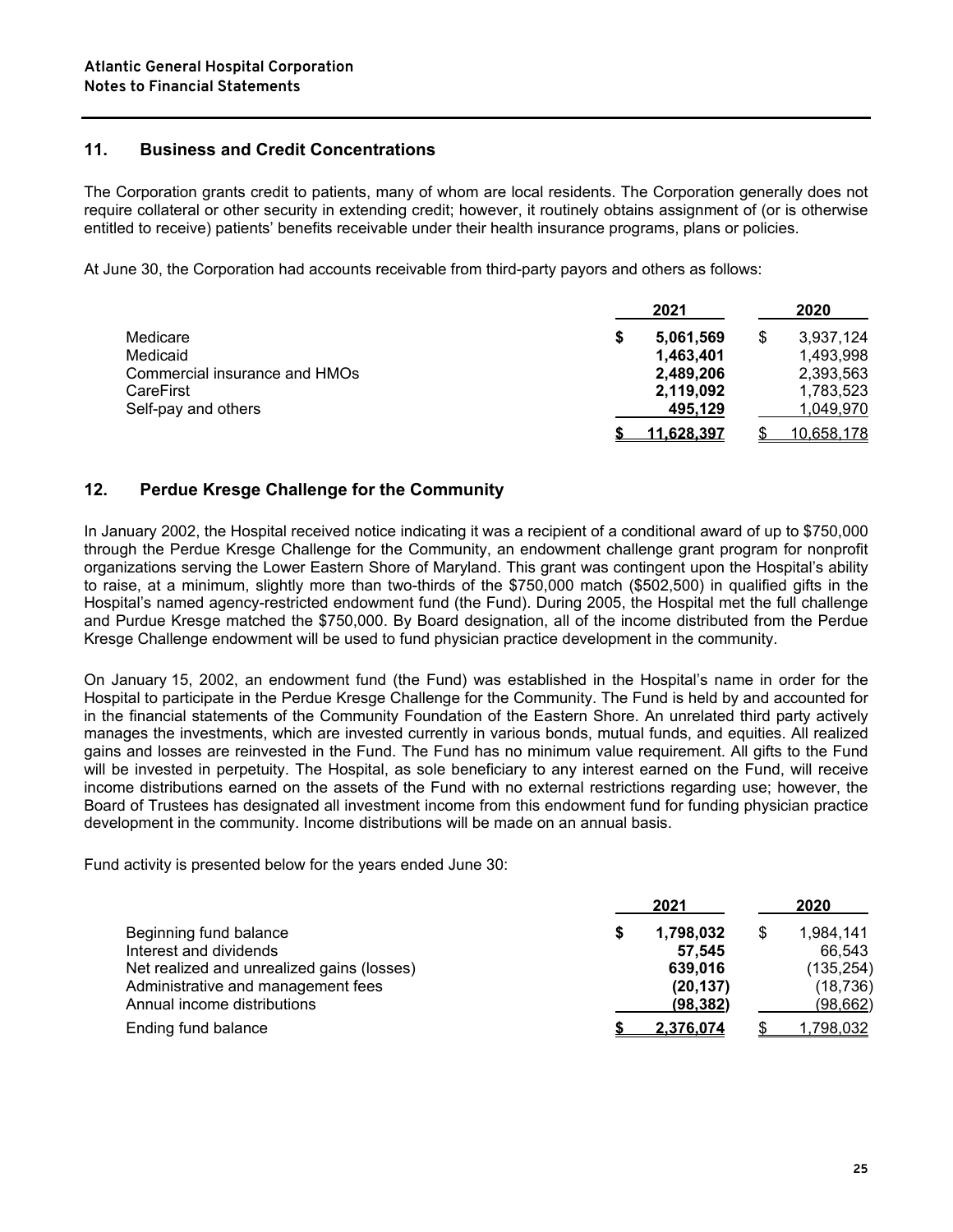### **13. Liquidity and Availability**

As of June 30, 2021 and 2020, the Corporation has working capital of approximately \$31,469,013 and \$22,248,000 and 146 and 139 average days (based on normal expenditures) unrestricted cash and marketable securities on hand, respectively.

Financial assets available for general expenditure within one year of the balance sheet date consist of the following at June 30:

|                           | 2021       | 2020            |
|---------------------------|------------|-----------------|
| Cash and cash equivalents | 37,449,484 | 34,779,417<br>S |
| Marketable securities     | 17,846,853 | 13,711,954      |
|                           | 55,296,337 | 48,491,371      |
| Accounts receivable, net  | 11,628,397 | 10,658,178      |
| Other receivables         | 155,369    | 475,580         |
| Total                     | 67.080.103 | 59,625,129      |

In addition to the assets in the table above, the Corporation has other investments and assets whose use is limited for specified purposes, and because they are not available for general expenditure within one year are not reflected in the amounts above. The Corporation does, however, have investments and certain other long-term assets whose use is limited by board designation that could be made available for general expenditure within one year, if necessary.

# **14. COVID-19 Pandemic and CARES Act**

In response to the COVID-19 pandemic across the United States, the federal government and a large number of state governments, including Maryland, have imposed strict measures to curtail aspects of public life in an effort to control further spreading of COVID-19, including limitations on public gatherings, wearing of masks in public, and restrictions on restaurant and other businesses operating capacity.

An outbreak of an infectious disease, including the growth in the magnitude or severity of COVID-19 cases in the Corporation's service area, could result in an abnormally high demand for health care services, potentially inundating hospitals with patients in need of intensive care services. The treatment of this highly contagious disease could also result in a temporary shutdown of areas of the facility or diversion of patients or staffing shortages. Additionally, elective services were being deferred in the later part of FY 2020, which resulted in in reduced patient volumes and operating revenues. Further, the changing global economic conditions or potential global health concerns surrounding the COVID-19 pandemic may also affect the Corporation's partners, suppliers, distributors and payors, potentially disrupting or delaying the Corporation's supply chain and delaying reimbursement by governmental, commercial or private payors, as well as impacting their creditworthiness and ability to pay. At this time, it is not possible to accurately predict the significance of the duration of the COVID-19 pandemic, the impact on operating income, the costs associated with responding to this pandemic, or what federal funds may continue be made available to help recover from this crisis. The Corporation has implemented various cost saving measures to help mitigate any financial impact, including closing elective procedures, redeploying staff to high impact areas, setting up screening centers, establishing a decontamination process for N95 masks, and soliciting the community for handmade masks and PP&E.